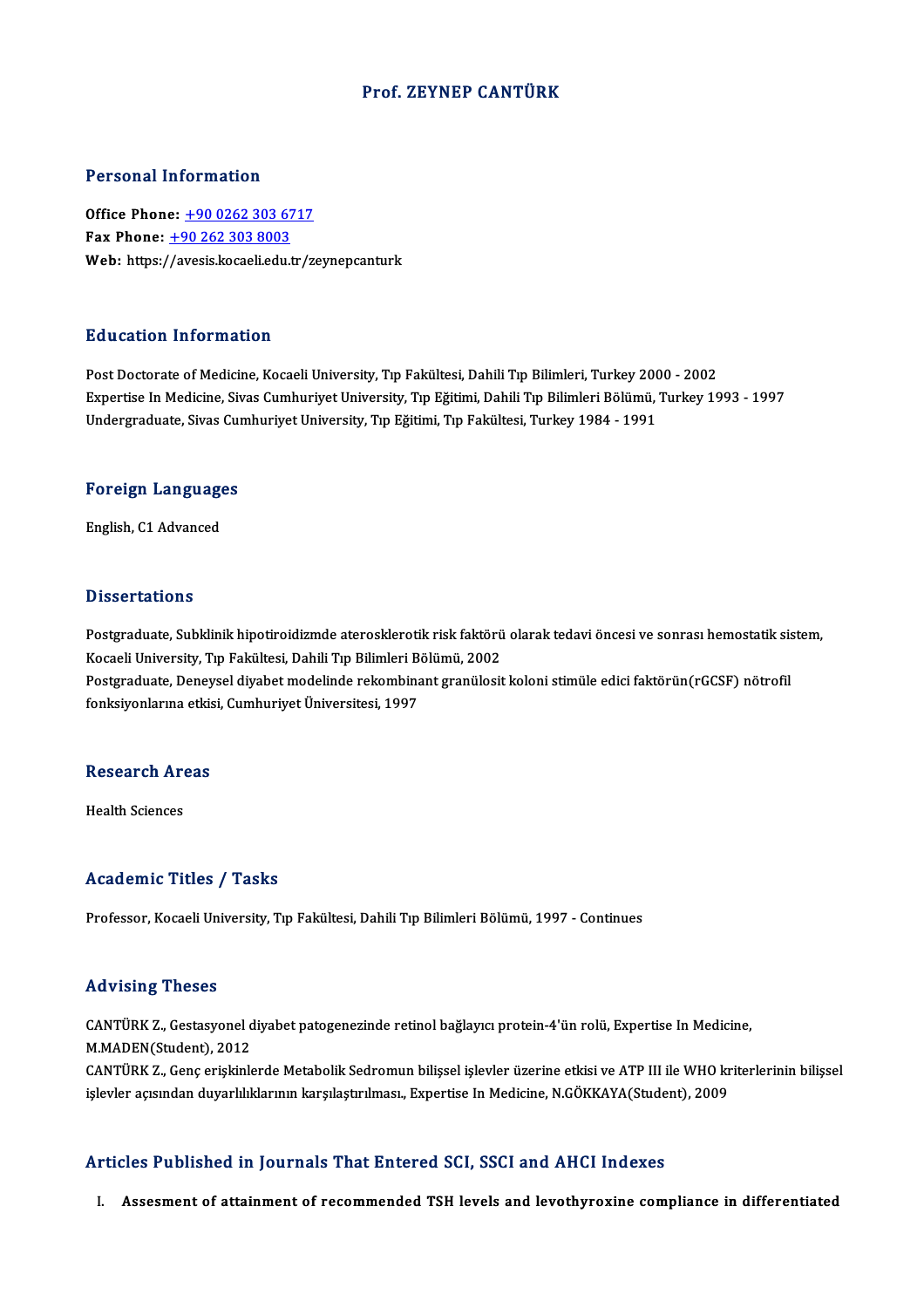#### thyroid cancer patients

thyroid cancer patients<br>YAVUZ D., DİNÇER YAZAN C., HEKİMSOY Z., Aydin K., Gokkaya N., ERSOY C., AKALIN A., Topaloglu O., Aydogan B. I.<br>Dilaksi E. N. A., et al thyroid cancer pat<br>YAVUZ D., DİNÇER Y.<br>Dilekci E. N. A. , et al.<br>CLINICAL ENDOCPIN YAVUZ D., DINÇER YAZAN C., HEKİMSOY Z., Aydin K., Gokkay<br>Dilekci E. N. A. , et al.<br>CLINICAL ENDOCRINOLOGY, 2022 (Journal Indexed in SCI)<br>The Impertance of DHEA S. Levels in Gushing's Syndr

Dilekci E. N. A. , et al.<br>CLINICAL ENDOCRINOLOGY, 2022 (Journal Indexed in SCI)<br>II. The Importance of DHEA-S Levels in Cushing's Syndrome; Is There a Cut-off Value in the Differential Diagnosis? The Importance of DHEA-S Levels in Cushing's Syndrome; Is There a Cut-off Value in the<br>Diagnosis?<br>Ciftci S., Soyluk O., SELEK A., Erol S., HEKİMSOY Z., Esen A., Dursun H., Sahin S., Oruk G., Mert M., et al.<br>HOPMONE AND MET

Di<mark>agnosis?</mark><br>Ciftci S., Soyluk O., SELEK A., Erol S., HEKİMSOY Z., Esen A., Dursun H., Sahin S., Oruk G., Mert M., et a<br>HORMONE AND METABOLIC RESEARCH, vol.54, no.04, pp.232-237, 2022 (Journal Indexed in SCI)<br>Identifying C

HORMONE AND METABOLIC RESEARCH, vol.54, no.04, pp.232-237, 2022 (Journal Indexed in SCI)<br>III. Identifying Clinical Characteristics of Hypoparathyroidism in Turkey: HIPOPARATURK-NET Study HORMONE AND METABOLIC RESEARCH, vol.54, no.04, pp.232-237, 2022 (Journal Indexed in SCI)<br>I<mark>dentifying Clinical Characteristics of Hypoparathyroidism in Turkey: HIPOPARATURK-NET Study</mark><br>Degertekin C. K. , YAVUZ D., PEKKOLAY Identifying Clinical Charact<br>Degertekin C. K. , YAVUZ D., PI<br>I. , ÖZDEMİR KUTBAY N., et al.<br>CALCIEIED TISSUE INTERNAT Degertekin C. K. , YAVUZ D., PEKKOLAY Z., SAYGILI E. S. , UĞUR K., Ko<br>I. , ÖZDEMİR KUTBAY N., et al.<br>CALCIFIED TISSUE INTERNATIONAL, 2021 (Journal Indexed in SCI)<br>Infiltration of thuraid nanillary sansar tissue with muslai I., ÖZDEMİR KUTBAY N., et al.<br>CALCIFIED TISSUE INTERNATIONAL, 2021 (Journal Indexed in SCI)<br>IV. Infiltration of thyroid papillary cancer tissue with myeloid leukemic cells: a case report

- CALCIFIED TISSUE INTERNATIONAL, 2021 (Journal Indexed in SCI)<br>Infiltration of thyroid papillary cancer tissue with myeloid leukemic cells: a case<br>SÖZEN M., Vural C., SELEK A., Kiraz U., CANTÜRK Z., cetinarslan B., GEZER E. Infiltration of thyroid papillary cancer tissue with myeloid leukemic cells: a ca<br>SÖZEN M., Vural C., SELEK A., Kiraz U., CANTÜRK Z., cetinarslan B., GEZER E., KÖKSALAN<br>WORLD JOURNAL OF SURGICAL ONCOLOGY, vol.19, no.1, 202 SÖZEN M., Vural C., SELEK A., Kiraz U., CANTÜRK Z., cetinarslan B., GEZER E., KÖKSALAN D.<br>WORLD JOURNAL OF SURGICAL ONCOLOGY, vol.19, no.1, 2021 (Journal Indexed in SCI)<br>V. The association between insulin-like growth facto
- WORLD JOURNAL OF SURGICAL ONCOLOGY, vol.19, no.1, 2021 (Journal Indexed in SCI)<br>The association between insulin-like growth factor 1 levels within reference range and earl<br>postoperative remission rate in patients with Cush The association between insulin-like growth factor 1 levels within reference range and earl<br>postoperative remission rate in patients with Cushing's disease<br>GEZER E., Cetinarslan B., SELEK A., CANTÜRK Z., SÖZEN M., ELEN Ö., postoperative remission rate in patients with Cushing's disease<br>GEZER E., Cetinarslan B., SELEK A., CANTÜRK Z., SÖZEN M., ELEN Ö., BAYDEMİ!<br>ENDOCRINE RESEARCH, vol.46, no.3, pp.92-98, 2021 (Journal Indexed in SCI)<br>Manazame GEZER E., Cetinarslan B., SELEK A., CANTÜRK Z., SÖZEN M., ELEN Ö., BAYDEMİR C., ÇABUK B., CEYLAN S.<br>ENDOCRINE RESEARCH, vol.46, no.3, pp.92-98, 2021 (Journal Indexed in SCI)<br>VI. Management of endocrine surgical disorders d
- ENDOCRINE RESE Management of endocrine surgical disorders during COVID-19 pandemic: expert opinion for n<br>surgical options<br>Agcaoglu O., Sezer A., MAKAY Ö., Erdogan M. F. , BAYRAM F., GÜLDİKEN S., Raffaelli M., Sonmez Y. A. , Lee Y.,<br>Vamya

surgical options<br>Agcaoglu O., Sezer A., MAKAY Ö., Erdogan M. F. , BAYRAM F., GÜLDİKEN S., Raffaelli M., Sonmez Y. A. , Lee Y.,<br>Vamvakidis K., et al.

UPDATES IN SURGERY, 2021 (Journal Indexed in SCI)

VII. COVID-19 mRNA vaccine may trigger subacute thyroiditis UPDATES IN SURGERY, 2021 (Journal Indexed in SCI)<br>COVID-19 mRNA vaccine may trigger subacute thyroiditis<br>SÖZEN M., Topaloglu O., Cetinarslan B., SELEK A., CANTÜRK Z., GEZER E., KÖKSALAN D., Bayraktaroglu T.<br>HUMAN VACCINES COVID-19 mRNA vaccine may trigger subacute thyroiditis<br>SÖZEN M., Topaloglu O., Cetinarslan B., SELEK A., CANTÜRK Z., GEZER E., KÖKSALAN D., Bayraktarogl<br>HUMAN VACCINES & IMMUNOTHERAPEUTICS, vol.17, pp.5120-5125, 2021 (Jour SÖZEN M., Topaloglu O., Cetinarslan B., SELEK A., CANTÜRK Z., GEZER E., KÖKSALAN D., Bayraktaroglu T.<br>HUMAN VACCINES & IMMUNOTHERAPEUTICS, vol.17, pp.5120-5125, 2021 (Journal Indexed in SCI)<br>VIII. Differentiation of in

HUMAN VACCINES & IMMUNOTHERAPEUTICS, vol.17, pp.5120-5125, 2021 (Journal Indexed in SCI)<br>Differentiation of insulinoma from accessory spleen by Tc-99m-labelled heat-denaturate<br>cell scintigraphy: case report Differentiation of insulinoma from accessory spleen by Tc-99m-labelled h<br>cell scintigraphy: case report<br>GEZER E., Cetinarslan B., Karakaya D., CANTÜRK Z., SELEK A., SÖZEN M., İŞGÖREN S.<br>PMC ENDOCRINE DISORDERS. vel 21, no. GEZER E., Cetinarslan B., Karakaya D., CANTÜRK Z., SELEK A., SÖZEN M., İŞGÖREN S.<br>BMC ENDOCRINE DISORDERS, vol.21, no.1, 2021 (Journal Indexed in SCI)

IX. The acromegaly registry of ten different centers in Turkey BMC ENDOCRINE DISORDERS, vol.21, no.1, 2021 (Journal Indexed in SCI)<br>The acromegaly registry of ten different centers in Turkey<br>Keskin C., DEMİR Ö., Karci A. C. , Berker D., CANTÜRK Z., YAYLALI G. F. , TOPSAKAL Ş., ERSOY R The acromegaly <mark>1</mark><br>Keskin C., DEMİR Ö.<br>Ertorer M. E. , et al.<br>CPOWTH HOPMON Keskin C., DEMİR Ö., Karci A. C. , Berker D., CANTÜRK Z., YAYLALI G. F.<br>Ertorer M. E. , et al.<br>GROWTH HORMONE & IGF RESEARCH, 2020 (Journal Indexed in SCI)<br>Additive manufasturing and biomaghanisal validation of a nati

- Ertorer M. E. , et al.<br>GROWTH HORMONE & IGF RESEARCH, 2020 (Journal Indexed in SCI)<br>X. Additive manufacturing and biomechanical validation of a patient-specific diabetic insole<br>Reliev A. Audin L. VÜCÜV S. ÖZVOC G. Cetiners GROWTH HORMONE & IGF RESEARCH, 2020 (Journal Indexed in SCI)<br>Additive manufacturing and biomechanical validation of a patient-s<br>Peker A., Aydin L., KÜÇÜK S., ÖZKOÇ G., Cetinarslan B., CANTÜRK Z., SELEK A.<br>POLYMERS EOP ADVA Additive manufacturing and biomechanical validation of a patient-specific diabetic insole<br>Peker A., Aydin L., KÜÇÜK S., ÖZKOÇ G., Cetinarslan B., CANTÜRK Z., SELEK A.<br>POLYMERS FOR ADVANCED TECHNOLOGIES, vol.31, no.5, pp.98 Peker A., Aydin L., KÜÇÜK S., ÖZKOÇ G., Cetinarslan B., CANTÜRK Z., SELEK A.<br>POLYMERS FOR ADVANCED TECHNOLOGIES, vol.31, no.5, pp.988-996, 2020 (Journal Indexed in SCI)<br>XI. Mapping the Molecular Basis and Markers of Papill
- POLYMERS FOR ADVANCED TECHNOLOGIES, vol.31, no.5, pp.988-996, 2<br>Mapping the Molecular Basis and Markers of Papillary Thyroid<br>Metastasis Using Global Transcriptome and microRNA Profiling<br>Alway O. 7. Cov E. KENAB H. ABČA K. Mapping the Molecular Basis and Markers of Papillary Thyroid Carcinoma Progression and<br>Metastasis Using Global Transcriptome and microRNA Profiling<br>Akyay O. Z. , Gov E., KENAR H., ARĞA K.Y. , SELEK A., Tarkun I., CANTÜRK Z Metastasis Using Global Transcriptome and microRNA Profiling<br>Akyay O. Z. , Gov E., KENAR H., ARĞA K. Y. , SELEK A., Tarkun I., CANTÜRK Z., Cetinarslan B., Gurbuz Y., S.<br>OMICS-A JOURNAL OF INTEGRATIVE BIOLOGY, vol.24, no.3, Akyay O. Z. , Gov E., KENAR H., ARĞA K. Y. , SELEK A., Tarkun I., CANTÜRK Z., Cetinarslan B., Gurbuz Y., Sahin B.<br>OMICS-A JOURNAL OF INTEGRATIVE BIOLOGY, vol.24, no.3, pp.148-159, 2020 (Journal Indexed in SCI)<br>XII. Clinico
- OMICS-A JOURNAL OF INTEGRATIVE BIOLOGY, vol.24, no.3, pp.148-159, 2020 (Journal Indexed in SCI)<br>Clinicopathologic Characteristics and Endoscopic Surgical Outcomes of Symptomatic Rathk<br>Cysts<br>Cabuk B., Selek A., Emengen A., Clinicopathologic Characteristics and Endoscopic Su<br>Cysts<br>Çabuk B., Selek A., Emengen A., Anık İ., Cantürk Z., Ceylan S.<br>WORLD NEUROSURGERY .val 122, 2019 (Journal Indoved i

WORLD NEUROSURGERY, vol.132, 2019 (Journal Indexed in SCI)

- XIII. The effect of somatostatin analogues on Ki-67 levels in GH-secreting adenomas WORLD NEUROSURGERY, vol.132, 2019 (Journal Indexed in SCI)<br>The effect of somatostatin analogues on Ki-67 levels in GH-secreting adenomas<br>SELEK A., Cetinarslan B., CANTÜRK Z., Tarkun I., HANAZAY Y., VURAL Ç., ANIK İ., CEYLA The effect of somatostatin analogues on Ki-67 levels in GH-secreting adence SELEK A., Cetinarslan B., CANTÜRK Z., Tarkun I., HANAZAY Y., VURAL Ç., ANIK İ., CEYL<br>GROWTH HORMONE & IGF RESEARCH, vol.45, pp.1-5, 2019 (Journal SELEK A., Cetinarslan B., CANTÜRK Z., Tarkun I., HANAZAY Y., VURAL Ç., ANIK İ., CEYLAN S.<br>GROWTH HORMONE & IGF RESEARCH, vol.45, pp.1-5, 2019 (Journal Indexed in SCI)<br>XIV. Prevalence and predictors of gestational diabe
- GROW<br>Preva<br>study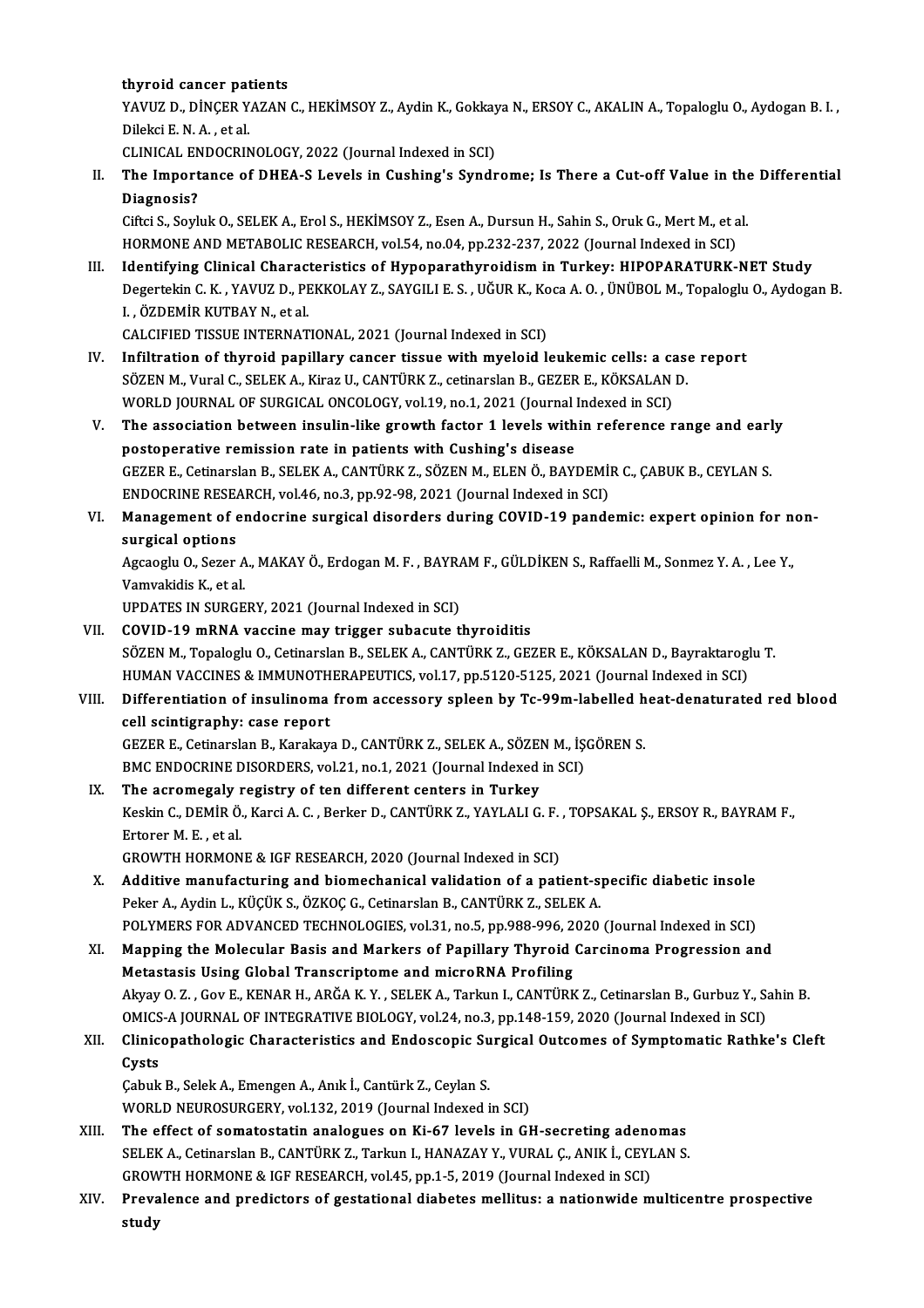Aydin H., Celik O., Yazici D., Altunok C., Tarcin O., Deyneli O., Sancak S., Kiyici S., Aydin K., Yildiz B. O.<br>DIABETIC MEDICINE, val 36, no 3, np 321, 327, 3010 (Jeurnal Indexed in SCD) Aydin H., Celik O., Yazici D., Altunok C., Tarcin O., Deyneli O., Sancak S., Kiyici S.,<br>DIABETIC MEDICINE, vol.36, no.2, pp.221-227, 2019 (Journal Indexed in SCI)<br>Persthuneid adeneme in a potient with congenital hypothyroi Aydin H., Celik O., Yazici D., Altunok C., Tarcin O., Deyneli O., Sancak S., Kiyici S<br>DIABETIC MEDICINE, vol.36, no.2, pp.221-227, 2019 (Journal Indexed in SCI<br>XV. Parathyroid adenoma in a patient with congenital hypothyro

- DIABETIC MEDICINE, vol.36, no.2, pp.221-227, 2019 (Journal Indexed in SCI)<br>XV. Parathyroid adenoma in a patient with congenital hypothyroidism<br>Gurkan E., CANTÜRK Z., Ipci O., Sahin Z., Cumali G. JOURNAL OF THE PAKISTAN MEDICAL ASSOCIATION, vol.68, no.2, pp.290-292, 2018 (Journal Indexed in SCI) Gurkan E., CANTÜRK Z., Ipci O., Sahin Z., Cumali G.<br>JOURNAL OF THE PAKISTAN MEDICAL ASSOCIATION, vol.68, no.2, pp.290-292, 2018 (Journal Index<br>XVI. Matrix metalloproteinase 2 (MMP-2) levels are increased in active acromega
- Karci A. C., CANTÜRK Z., Tarkun I., Cetinarslan B.<br>ENDOCRINE, vol.57, no.1, pp.148-155, 2017 (Journal Indexed in SCI) Matrix metalloproteinase 2 (MMP-2) levels are increased in a<br>Karci A. C. , CANTÜRK Z., Tarkun I., Cetinarslan B.<br>ENDOCRINE, vol.57, no.1, pp.148-155, 2017 (Journal Indexed in SCI)<br>Proteomiss Analysis of Tissue Samples Peye Karci A. C. , CANTÜRK Z., Tarkun I., Cetinarslan B.<br>ENDOCRINE, vol.57, no.1, pp.148-155, 2017 (Journal Indexed in SCI)<br>XVII. Proteomics Analysis of Tissue Samples Reveals Changes in Mitochondrial Protein Levels in ENDOCRINE, vol.57, no.1, pp.148-155, 2017 ()<br>Proteomics Analysis of Tissue Samples R<br>Parathyroid Hyperplasia over Adenoma<br>Almnar G. Kasan M. Cantürk N. 7 - Zulfizares

Proteomics Analysis of Tissue Samples Reveals Changes in Mitochondrial Protein Le<br>Parathyroid Hyperplasia over Adenoma<br>Akpınar G., Kasap M., Cantürk N. Z. , Zulfigarova M., İşlek E. E. , Güler S. A. , Şimşek T., Cantürk Z. Parathyroid Hyperplasia over Adenoma<br>Akpınar G., Kasap M., Cantürk N. Z. , Zulfigarova M., İşlek E. E. , Güler S. A. , Şimşek T., Cantürk Z.<br>CANCER GENOMICS & PROTEOMICS, vol.14, pp.197-211, 2017 (Journal Indexed in SCI)

- XVIII. Thyroid autoimmunity: is really associated with papillary thyroid carcinoma? SELEK A., Cetinarslan B., Tarkun I., CANTÜRK Z., Ustuner B., Akyay Z. Thyroid autoimmunity: is really associated with papillary thyroid carcinoma?<br>SELEK A., Cetinarslan B., Tarkun I., CANTÜRK Z., Ustuner B., Akyay Z.<br>EUROPEAN ARCHIVES OF OTO-RHINO-LARYNGOLOGY, vol.274, no.3, pp.1677-1681, 20 SELEK A., Cetinarslan B., Tarkun I., CANTÜRK Z., Ustuner B., Akyay Z.<br>EUROPEAN ARCHIVES OF OTO-RHINO-LARYNGOLOGY, vol.274, no.3, pp.1677-1681, 2017 (Journal Indexed i<br>XIX. Histologic outcome of thyroid nodules with rep
- EUROPEAN ARCHIVI<br>Histologic outcom<br>aspiration biopsy.<br>SELEMA Cetinorelo Histologic outcome of thyroid nodules with repeated diagnosis of atypia in thyroid fine-needle<br>aspiration biopsy.<br>SELEK A., Cetinarslan B., Kivrakoglu E., Karadag D., Tarkun I., CANTÜRK Z., Akyay O. Z. aspiration biopsy.<br>SELEK A., Cetinarslan B., Kivrakoglu E., Karadag D., Tarkun I., CANTÜRK Z., Akyay O. Z.<br>Future oncology (London, England), vol.12, no.6, pp.801-5, 2016 (Journal Indexed in SCI Expanded)<br>Bilohar thuraid a

SELEK A., Cetinarslan B., Kivrakoglu E., Karadag D., Tarkun I., CANTÜRK Z., Akyay O. Z.<br>Future oncology (London, England), vol.12, no.6, pp.801-5, 2016 (Journal Indexed in SCI<br>XX. Bilobar thyroid agenesis with primary hype Future oncology (London, England), vol.12, no.6, p<br>Bilobar thyroid agenesis with primary hyper<br>ŞİMŞEK T., CANTÜRK N. Z. , CANTÜRK Z., Gurbuz Y.<br>SURCERY TODAY vol.45, no.6, np.797, 792, 2015 (I. Bilobar thyroid agenesis with primary hyperparathyroidism: repe<br>SIMSEK T., CANTÜRK N. Z. , CANTÜRK Z., Gurbuz Y.<br>SURGERY TODAY, vol.45, no.6, pp.787-792, 2015 (Journal Indexed in SCI)<br>Arematese enzume expression in asremas

SIMŞEK T., CANTÜRK N. Z. , CANTÜRK Z., Gurbuz Y.<br>SURGERY TODAY, vol.45, no.6, pp.787-792, 2015 (Journal Indexed in SCI)<br>XXI. Aromatase enzyme expression in acromegaly and its possible relationship with disease prognosi SURGERY TODAY, vol.45, no.6, pp.787-792, 2015 (Journal Indexed in<br>Aromatase enzyme expression in acromegaly and its possible<br>SELEK A., Cetinarslan B., Gurbuz Y., Tarkun I., CANTÜRK Z., ÇABUK B.<br>Endecrine vol.49, no.1, nn.2 Aromatase enzyme expression in acromegaly and its possit<br>SELEK A., Cetinarslan B., Gurbuz Y., Tarkun I., CANTÜRK Z., ÇABUK I<br>Endocrine, vol.49, no.1, pp.250-257, 2015 (Journal Indexed in SCI)<br>Evoluation of exenatide versue SELEK A., Cetinarslan B., Gurbuz Y., Tarkun I., CANTÜRK Z., ÇABUK B.<br>Endocrine, vol.49, no.1, pp.250-257, 2015 (Journal Indexed in SCI)<br>XXII. Evaluation of exenatide versus insulin glargine for the impact on endothelial fu

Endocrine, vol.49, no.1, pp.250-257, 2015 (Journal Indexed in SCI)<br>Evaluation of exenatide versus insulin glargine for the imp<br>cardiovascular risk markers<br>Gurkan E., TARKUN İ., ŞAHİN T., Cetinarslan B., CANTÜRK Z. Evaluation of exenatide versus insulin glargine for the<br>cardiovascular risk markers<br>Gurkan E., TARKUN İ., ŞAHİN T., Cetinarslan B., CANTÜRK Z.<br>DIARETES RESEARCH AND CLINICAL PRACTICE vol.106 ne cardiovascular risk markers<br>Gurkan E., TARKUN İ., ŞAHİN T., Cetinarslan B., CANTÜRK Z.<br>DIABETES RESEARCH AND CLINICAL PRACTICE, vol.106, no.3, pp.567-575, 2014 (Journal Indexed in SCI)<br>Mixed medullaru popillaru carsinome o

#### Gurkan E., TARKUN İ., ŞAHİN T., Cetinarslan B., CANTÜRK Z.<br>DIABETES RESEARCH AND CLINICAL PRACTICE, vol.106, no.3, pp.567-575, 2014 (Journal Indexed in SC.<br>XXIII. Mixed medullary-papillary carcinoma of the thyroid: Report DIABETES<br>Mixed med<br>literature<br>Curken E Mixed medullary-papillary carcinoma of the thyroid: Report of two cases and review of the<br>literature<br>Gurkan E., Gurbuz Y., Tarkun I., CANTÜRK Z., Cetinarslan B.

literature<br>Gurkan E., Gurbuz Y., Tarkun I., CANTÜRK Z., Cetinarslan B.<br>INDIAN JOURNAL OF PATHOLOGY AND MICROBIOLOGY, vol.57, no.4, pp.598-602, 2014 (Journal Indexed in SCI)<br>Effect of hypothypoidism in the thypoidestemined

Gurkan E., Gurbuz Y., Tarkun I., CANTÜRK Z., Cetinarslan B.<br>INDIAN JOURNAL OF PATHOLOGY AND MICROBIOLOGY, vol.57, no.4, pp.598-602, 2014 (Journal Indexed in SC<br>XXIV. Effect of hypothyroidism in the thyroidectomized rats on INDIAN JOURNAL OF PATHOLOGY AND MICROBIOLOGY, vol.57, no.4<br>Effect of hypothyroidism in the thyroidectomized rats on im<br>differentiation capacity of adipose tissue derived stem cells<br>Simeek T. Dumultan C. Okan A. Akasu A. Fa Effect of hypothyroidism in the thyroidectomized rats on immunophenotypic characteristics and<br>differentiation capacity of adipose tissue derived stem cells<br>Simsek T., Duruksu G., Okcu A., Aksoy A., Erman G., Utkan Z., Cant

European review for medical and pharmacological sciences, vol.18, pp.617-629, 2014 (Journal Indexed in SCI)

Simşek T., Duruksu G., Okcu A., Aksoy A., Erman G., Utkan Z., Cantürk Z., Karaoz E.<br>European review for medical and pharmacological sciences, vol.18, pp.617-629, 2014 (Journal Indexed in SCI)<br>XXV. Evaluation of Relationshi European review for medical and ph<br>Evaluation of Relationship Betw<br>Prospective Case Control Study<br>SiMSEK T. CANTÜRK N.Z. CANTÜR Evaluation of Relationship Between Serum Lipids Levels with Color<br>Prospective Case Control Study<br>ŞİMŞEK T., CANTÜRK N. Z. , CANTÜRK Z., Yirmibesoglu O. A. , Bayhan Z., Oz S.<br>HERATO CASTROENTEROLOCY vol 51 no 129 np 50 64 2

Prospective Case Control Study<br>ŞİMŞEK T., CANTÜRK N. Z. , CANTÜRK Z., Yirmibesoglu O. A. , Bayhan Z., Oz S.<br>HEPATO-GASTROENTEROLOGY, vol.61, no.129, pp.59-64, 2014 (Journal Indexed in SCI)<br>The effect of metformin on mean p SIMSEK T., CANTÜRK N. Z., CANTÜRK Z., Yirmibesoglu O. A., Bayhan Z., Oz S.<br>HEPATO-GASTROENTEROLOGY, vol.61, no.129, pp.59-64, 2014 (Journal Indexents XXVI.<br>The effect of metformin on mean platelet volume in diabetic patien

- HEPATO-GASTROENTEROLOGY, vol.61, no.129, pp.59-64, 2014 (Journ<br>The effect of metformin on mean platelet volume in diabetic<br>Dolasik I., Sener S.Y. , Celebi K., Aydin Z. M. , Korkmaz U., CANTÜRK Z.<br>PLATELETS, vol.24, no.2, n The effect of metformin on mean platelet volume in diabetic<br>Dolasik I., Sener S. Y. , Celebi K., Aydin Z. M. , Korkmaz U., CANTÜRK Z<br>PLATELETS, vol.24, no.2, pp.118-121, 2013 (Journal Indexed in SCI)<br>Plasma visfatin laval Dolasik I., Sener S. Y. , Celebi K., Aydin Z. M. , Korkmaz U., CANTÜRK Z.<br>PLATELETS, vol.24, no.2, pp.118-121, 2013 (Journal Indexed in SCI)<br>XXVII. Plasma visfatin level in women with polycystic ovary syndrome<br>Dikmen E., T PLATELETS, vol.24, no.2, pp.118-121, 2013 (Journal Indexed in SCI)
- Plasma visfatin level in women with polycystic ovary syndrome<br>Dikmen E., Tarkun I., CANTÜRK Z., Cetinarslan B.<br>GYNECOLOGICAL ENDOCRINOLOGY, vol.27, no.7, pp.475-479, 2011 (Journal Indexed in SCI)<br>Endothelial dygfungtion an
- Dikmen E., Tarkun I., CANTÜRK Z., Cetinarslan B.<br>GYNECOLOGICAL ENDOCRINOLOGY, vol.27, no.7, pp.475-479, 2011 (Journal Indexed in SCI)<br>XXVIII. Endothelial dysfunction and low grade chronic inflammation in subclinical hypoth GYNECOLOGICAL ENDOCRE<br>Endothelial dysfunction<br>autoimmune thyroiditis<br>Turemen E.E. Cetinerelar Endothelial dysfunction and low grade chronic inflamm<br>autoimmune thyroiditis<br>Turemen E. E. , Cetinarslan B., ŞAHİN T., CANTÜRK Z., Tarkun I.<br>ENDOCRINE JOURNAL, val E9, no 5, nn 240, 254, 2011 (Journal

autoimmune thyroiditis<br>Turemen E. E. , Cetinarslan B., ŞAHİN T., CANTÜRK Z., Tarkun I.<br>ENDOCRINE JOURNAL, vol.58, no.5, pp.349-354, 2011 (Journal Indexed in SCI)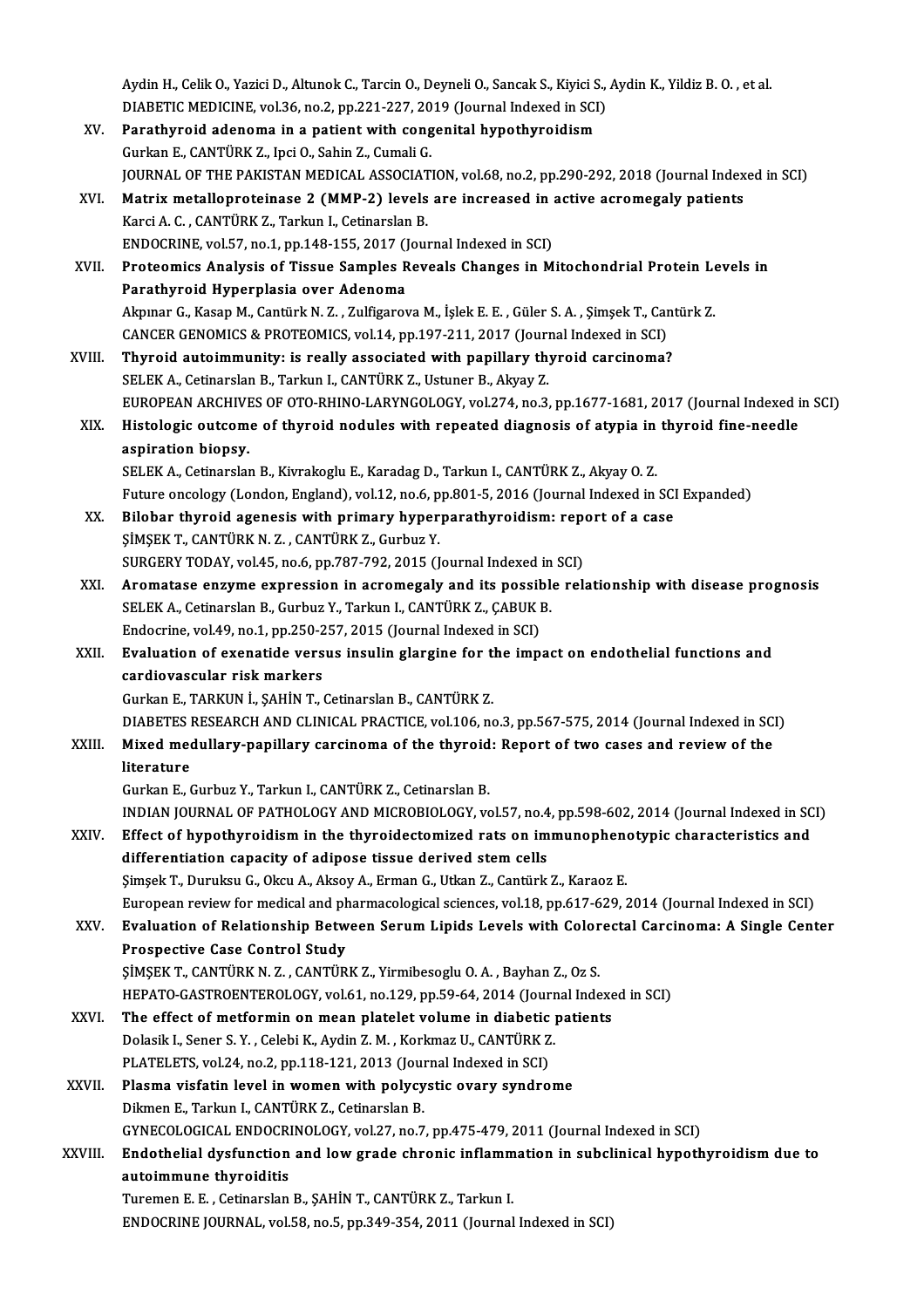| XXIX.   | Plasma adiponectin and resistin levels in women with polycystic ovary syndrome: relation to body                                                |
|---------|-------------------------------------------------------------------------------------------------------------------------------------------------|
|         | mass index and insulin resistance                                                                                                               |
|         | Dikmen E., Tarkun I., Ozturk F., ARSLAN B., CANTÜRK Z.                                                                                          |
|         | TURKISH JOURNAL OF MEDICAL SCIENCES, vol.41, no.1, pp.45-52, 2011 (Journal Indexed in SCI)                                                      |
| XXX.    | Impact of treatment with metformin on adipokines in patients with polycystic ovary syndrome<br>Tarkun I., Dikmen E., Cetinarslan B., CANTÜRK Z. |
|         | EUROPEAN CYTOKINE NETWORK, vol.21, no.4, pp.272-277, 2010 (Journal Indexed in SCI)                                                              |
| XXXI.   | Necessity for additional incisions with the cervical collar incision to remove retrosternal goiters                                             |
|         | TOPÇU S., Liman S. T., Canturk Z., Utkan Z., CANTÜRK Z., Corak S., Cetinarslan B.                                                               |
|         | SURGERY TODAY, vol.38, no.12, pp.1072-1077, 2008 (Journal Indexed in SCI)                                                                       |
| XXXII.  | Serum levels of hepatoprotective peptide adiponectin in non-alcoholic fatty liver disease                                                       |
|         | Aygun C., Senturk O., Hulagu S., Uraz S., CELEBİ A., Konduk T., MUTLU B., CANTÜRK Z.                                                            |
|         | EUROPEAN JOURNAL OF GASTROENTEROLOGY & HEPATOLOGY, vol.18, no.2, pp.175-180, 2006 (Journal Indexed                                              |
|         | in SCI)                                                                                                                                         |
| XXXIII. | Anticardiolipin and anti-beta 2 glycoprotein I antibody concentrations in patients with type 2                                                  |
|         | diabetes mellitus                                                                                                                               |
|         | Tarkun I., Hacihanefioglu A., Tarkun P., CETİNARSLAN B., Canturk Z.                                                                             |
|         | DIABETES RESEARCH AND CLINICAL PRACTICE, vol.68, no.3, pp.181-187, 2005 (Journal Indexed in SCI)                                                |
| XXXIV.  | The plasminogen activator system in young and lean women with polycystic ovary syndrome                                                         |
|         | TARKUN İ., CANTÜRK Z., ARSLAN B., TÜREMEN E., TARKUN P.                                                                                         |
|         | Endocrine Journal, 2004 (Journal Indexed in SCI)                                                                                                |
| XXXV.   | Protective Effect of IGF-1 on Experimental Liver Cirrhosis-Induced Common Bile Duct Ligation                                                    |
|         | CANTÜRK N. Z., CANTÜRK Z., Özden M., Dalçik H., Yardimoglu M., Tülübas F.                                                                       |
|         | Hepato-Gastroenterology, vol.50, no.54, pp.2061-2066, 2003 (Journal Indexed in SCI)                                                             |
| XXXVI.  | The risk of microcarcinoma in patients with multinodular goiter Multinodüler guatr hastalarindaki                                               |
|         | mikrokarsinom riski                                                                                                                             |
|         | Okay E., CANTÜRK Z., Kaçar Özkara S., Yildiz K., ARSLAN B., Utkan Z.                                                                            |
|         | Turkish Journal of Surgery, vol.19, no.2, pp.101-105, 2003 (Journal Indexed in SCI Expanded)                                                    |
|         |                                                                                                                                                 |

#### Articles Published in Other Journals

- rticles Published in Other Journals<br>I. The impact of COVID-19 pandemic on glycemic control in patients with diabetes mellitus in Turkey: a<br>multi conter study from Kospeli multi-center study from Kocaeli<br>multi-center study from Kocaeli<br>SELEMA CEZERE Alture SÖZEN The impact of COVID-19 pandemic on glycemic control in patients with diabetes mellitus in Turk<br>multi-center study from Kocaeli<br>SELEK A., GEZER E., Altun E., SÖZEN M., Topaloglu O., KÖKSALAN D., Demirkan H., Karakaya D., Ce multi-center stue<br>SELEK A., GEZER E<br>CANTÜRK Z., et al.<br>JOUPNAL OF DIAP SELEK A., GEZER E., Altun E., SÖZEN M., Topaloglu O., KÖKSALAN D., Demirkan H., Karakaya D., Cetinarslan B.,<br>CANTÜRK Z., et al.<br>JOURNAL OF DIABETES AND METABOLIC DISORDERS, vol.20, no.2, pp.1461-1467, 2021 (Journal Indexed CANTÜRK Z., et al.<br>JOURNAL OF DIABETES AND METABOLIC DISORDERS, vol.20, no.2, pp.1461-1467, 2021 (Journal Indexed in ESCI)<br>II. Primary hypothalamic lymphoma with clinical findings mimicking pituitary apoplexy: a case repor
- JOURNAL OF DIABETES AND METABOLIC DISORDERS, vol.20, no.2, pp.1461-14<br>Primary hypothalamic lymphoma with clinical findings mimicking pitu:<br>SÖZEN M., YAPRAK BAYRAK B., SELEK A., CANTÜRK Z., Cetinarslan B., GEZER E.<br>JOUPMAL Primary hypothalamic lymphoma with clinical findings mimicking pituitary<br>SÖZEN M., YAPRAK BAYRAK B., SELEK A., CANTÜRK Z., Cetinarslan B., GEZER E.<br>JOURNAL OF MEDICAL CASE REPORTS, vol.15, no.1, 2021 (Journal Indexed in ES SÖZEN M., YAPRAK BAYRAK B., SELEK A., CANTÜRK Z., Cetinarslan B., GEZER E.<br>JOURNAL OF MEDICAL CASE REPORTS, vol.15, no.1, 2021 (Journal Indexed in ESC<br>III. Awareness of influenza and pneumococcal vaccines in diabetic patie
- JOURNAL OF MEDICAL CASE REPORTS, vol.15, no.1, 2021 (Journal Indexed in ESCI)<br><mark>Awareness of influenza and pneumococcal vaccines in diabetic patients</mark><br>SÖZEN M., PEKER KARATOPRAK A., Demirhan Y., Nasirlier G. C. , SELEK A., Awareness of influenza an<br>SÖZEN M., PEKER KARATOPR.<br>Tarkun I., KÖKSALAN D., et al.<br>JOUPNAL OF DIAPETES AND I SÖZEN M., PEKER KARATOPRAK A., Demirhan Y., Nasirlier G. C. , SELEK A., GEZER E., Cet<br>Tarkun I., KÖKSALAN D., et al.<br>JOURNAL OF DIABETES AND METABOLIC DISORDERS, 2021 (Journal Indexed in ESCI)<br>The Effect of Chronic Cluseco Tarkun I., KÖKSALAN D., et al.<br>JOURNAL OF DIABETES AND METABOLIC DISORDERS, 2021 (Journal Indexed in ESCI)<br>IV. The Effect of Chronic Glucocorticoid Exposure on Brown Adipose Tissue in Cushing's Disease<br>SELEV A. SÖZEN M. Co
- JOURNAL OF DIABETES AND METABOLIC DISORDERS, 2021 (Journal Indexed in ESCI)<br>The Effect of Chronic Glucocorticoid Exposure on Brown Adipose Tissue in Cushing<br>SELEK A., SÖZEN M., Cayir B. F. , Tarkun I., Cetinarslan B., CANT The Effect of Chronic Glucocorticoid Exposure on Brown Adipose Tissue in Cushing's Disease<br>SELEK A., SÖZEN M., Cayir B. F. , Tarkun I., Cetinarslan B., CANTÜRK Z., GEZER E., KÖKSALAN D.<br>HASEKI TIP BULTENI-MEDICAL BULLETIN SELEK A., SÖZEN M., Cayir B. F. , Tarkun I., Cetinarslan B., CANTÜRK Z., GEZER E., KÖKSALAN D.<br>HASEKI TIP BULTENI-MEDICAL BULLETIN OF HASEKI, vol.59, no.2, pp.133-138, 2021 (Journal Indexed in ESCI)<br>V. İnflamasyonla İlişki
- SÖZEN M., ARSLAN B., CANTÜRK Z., SELEK A., GEZER E., demirhan y., çetin y. Kocaeli Üniversitesi Sağlık Bilimleri Dergisi, vol.7, no.1, pp.39-42, 2021 (Other Refereed National Journals)
- VI. Estrogen Receptor-Alpha Expression and The Correlation Between Pathologic and Clinical Features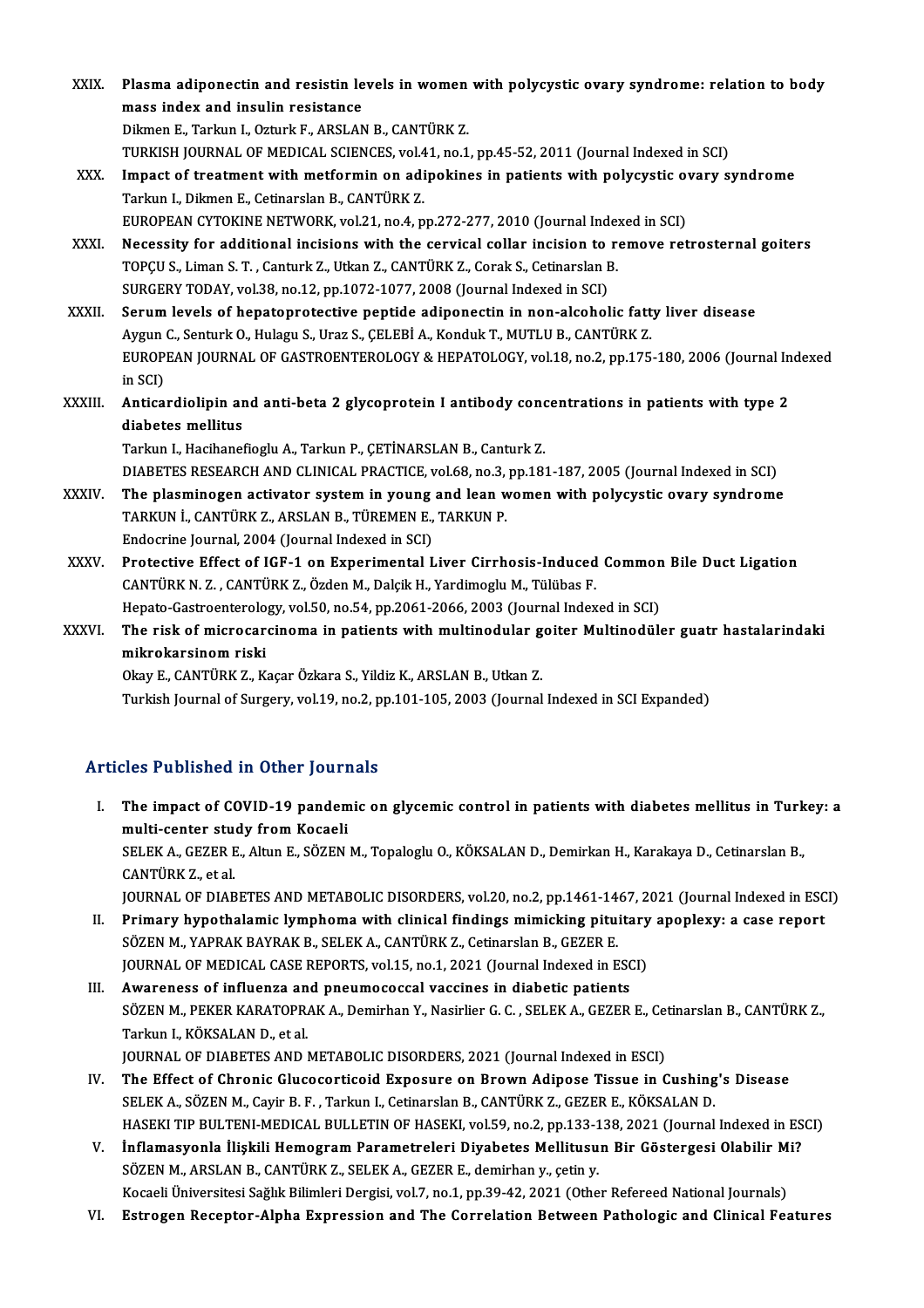#### in Parathyroid Adenomas

in Parathyroid Adenomas<br>ÖZTÜRK F., ARSLAN B., GEZER E., GÜRBÜZ Y. S. , SELEK A., SÖZEN M., CANTÜRK Z., TARKUN İ.<br>Medisəl Journal of Western Blask Sea vol 4, no 2, np 79, 95, 2020 (Other Beforeed National Jo in Parathyroid Adenomas<br>ÖZTÜRK F., ARSLAN B., GEZER E., GÜRBÜZ Y. S. , SELEK A., SÖZEN M., CANTÜRK Z., TARKUN İ.<br>Medical Journal of Western Black Sea, vol.4, no.2, pp.78-85, 2020 (Other Refereed National Journals)<br>Cuching' ÖZTÜRK F., ARSLAN B., GEZER E., GÜRBÜZ Y. S. , SELEK A., SÖZEN M., CANTÜRK Z., TARKUN İ.<br>Medical Journal of Western Black Sea, vol.4, no.2, pp.78-85, 2020 (Other Refereed National Journals)<br>VII. Cushing's disease due to a

## Medical Journal of Western<br>Cushing's disease due to<br>review of the literature<br>CEZER E CANTÜRKZ SEL Cushing's disease due to a pituitary adenoma as a component of collision tumor: A case report and<br>review of the literature<br>GEZER E., CANTÜRK Z., SELEK A., Çetinarslan B., TARKUN İ., Sözen M., Kiraz U., GÜRBÜZ Y. S. , CEYLA

review of the literature<br>GEZER E., CANTÜRK Z., SELEK A., Çetinarslan B., TARKUN İ., Sözen M., Kiraz U., GÜRBÜZ Y. S. ,<br>Journal of Medical Case Reports, vol.14, no.1, 2020 (Refereed Journals of Other Institutions)<br>Thuroid g GEZER E., CANTÜRK Z., SELEK A., Çetinarslan B., TARKUN İ., Sözen M<br>Journal of Medical Case Reports, vol.14, no.1, 2020 (Refereed Journal<br>VIII. Thyroid gland metastasis from breast cancer: a case report<br>SÖZEN M. CANTÜRK Z.

- Journal of Medical Case Reports, vol.14, no.1, 2020 (Refereed Journals of Other Institutions)<br>Thyroid gland metastasis from breast cancer: a case report<br>SÖZEN M., CANTÜRK Z., ARSLAN B., SELEK A., GEZER E., VURAL C., Kiraz Thyroid gland metastasis from breast cancer: a case report<br>SÖZEN M., CANTÜRK Z., ARSLAN B., SELEK A., GEZER E., VURAL Ç., Kiraz U.<br>Journal of Research in Clinical Medicine, vol.8, no.1, pp.15, 2020 (Refereed Journals of Ot SÖZEN M., CANTÜRK Z., ARSLAN B., SELEK A., GEZER E., VURAL Ç., Kiraz U.<br>Journal of Research in Clinical Medicine, vol.8, no.1, pp.15, 2020 (Refereed Journals of Other Institution IX.<br>Assessment of Mean Platelet Volume in A
- Journal of Research in Clinical Medicine, vol.8, no.1, pp.15, 2020 (Referent Assessment of Mean Platelet Volume in Acromegaly And Its Real (AKYAY Ö. Z. , SELEK A., batman a., ARSLAN B., CANTÜRK Z., TARKUN İ. IX. Assessment of Mean Platelet Volume in Acromegaly And Its Relation With TheTreatment<br>AKYAY Ö. Z. , SELEK A., batman a., ARSLAN B., CANTÜRK Z., TARKUN İ.<br>Journal of Harran University Medical Faculty, vol.3, no.17, pp.355 AKYAY Ö. Z. , SELEK A., batman a., ARSLAN B., CANTÜRK Z., TARKUN İ.<br>Journal of Harran University Medical Faculty, vol.3, no.17, pp.355-359, 2020 (Othe<br>X. Metastatic MEN1 Syndrome Treated with Lutetium-177 – A Case Report<br>C
- Journal of Harran University Medical Faculty, vol.3, no.17, pp.355-<br>Metastatic MEN1 Syndrome Treated with Lutetium-177 *I*<br>GEZER E., ARSLAN B., CANTÜRK Z., TARKUN İ., sözen m., SELEK A.<br>European Endecripelegy vol.15, no. GEZER E., ARSLAN B., CANTÜRK Z., TARKUN İ., sözen m., SELEK A.<br>European Endocrinology, vol.15, no.2, pp.92, 2019 (Refereed Journals of Other Institutions) GEZER E., ARSLAN B., CANTÜRK Z., TARKUN İ., sözen m., SELEK A.<br>European Endocrinology, vol.15, no.2, pp.92, 2019 (Refereed Journals of G.)<br>XI. Parathyroi adenoma in a patient with congenital hypothyroidsm<br>Curkan E. CANTÜRK

#### European Endocrinology, vol.15, no.2, p<br>Parathyroi adenoma in a patient wi<br>Gurkan E., CANTÜRK Z., ipçi ö., ŞAHİN Z.<br>JOUPNAL OF THE RAKISTAN MEDICAL Gurkan E., CANTÜRK Z., ipci ö., SAHİN Z.

JOURNAL OF THE PAKISTAN MEDICAL ASSOCIATION, vol.68, no.2, pp.290-292, 2018 (Refereed Journals of Other<br>Institutions) JOURNAL OF THE PAKISTAN MEDICAL ASSOCIATION, vol.68, no.2, pp.290-292, 2018 (Refereed Journals of Institutions)<br>XII. The Utility of Preoperative ACTH/Cortisol Ratio for the Diagnosis and Prognosis of Cushing's<br>Disease

# Institutio<br>The Utili<br>Disease<br>SELEVA

Disease<br>SELEK A., Cetinarslan B., CANTÜRK Z., Tarkun I., Akyay O. Z. , ÇABUK B., CEYLAN S. Disease<br>SELEK A., Cetinarslan B., CANTÜRK Z., Tarkun I., Akyay O. Z. , ÇABUK B., CEYLAN S.<br>JOURNAL OF NEUROSCIENCES IN RURAL PRACTICE, vol.9, no.1, pp.106-111, 2018 (Journal Indexed in ESCI)<br>Bituitary Absesse Due to Stanby

- XIII. Pituitary Abscess Due to Staphylococcus Lugdunensis in a Patient with Lymphocytic Hypophysitis JOURNAL OF NEUROSCIENCES IN RURAL PRACTICE, vol.9, no.1, pp.106-111, 2<br>Pituitary Abscess Due to Staphylococcus Lugdunensis in a Patient wi<br>SELEK A., Cetinarslan B., Tarkun I., CANTÜRK Z., Akyay O., ÇABUK B., VURAL Ç.<br>TURKI TURKISH JOURNAL OF ENDOCRINOLOGY AND METABOLISM, vol.20, no.4, pp.144-147, 2016 (Journal Indexed in ESCI) SELEK A., Cetinarslan B., Tarkun I., CANTÜRK Z., Akyay O., CABUK B., VURAL C.
- XIV. Dermatologic Findings In Adult Obese Patients

ESCI)<br>Dermatologic Findings In Adult Obese Patients<br>Demirci K., Sayman N., Şikar Aktürk A., Odyakmaz Demirsoy E., Çağlayan Ç., Cantürk Z., Bayramgürler D., Kıran R<br>JOUPMAL OF HEALTH SCIENCES OF KOCAELLUNIVERSITY, vol 2, nn Dermatologic Findings In Adult Obese Patients<br>Demirci K., Sayman N., Şikar Aktürk A., Odyakmaz Demirsoy E., Çağlayan Ç., Cantürk Z., Bayramgürler D., Kıra<br>JOURNAL OF HEALTH SCIENCES OF KOCAELI UNIVERSITY, vol.2, pp.1-6, 20 Demirci I<br>JOURNAI<br>Journal)<br>Poriotri JOURNAL OF HEALTH SCIENCES OF KOCAELI UNIVERSITY, vol.2, pp.1<br>Journal)<br>XV. Bariatrik Cerrahi Sonrası Endokrinolojik ve Metabolik Takip

## Journal)<br>Bariatrik Cerrahi Sonrası Endokrinolojik ve Metabol<br>AKYAY Ö. Z. , ARSLAN B., CANTÜRK Z., TARKUN İ., SELEK A.<br>Türkiye Klinikleri Endokrinoloji Dergisi vel 11 no 1 nn 1 9 Bariatrik Cerrahi Sonrası Endokrinolojik ve Metabolik Takip<br>AKYAY Ö. Z. , ARSLAN B., CANTÜRK Z., TARKUN İ., SELEK A.<br>Türkiye Klinikleri Endokrinoloji Dergisi, vol.11, no.1, pp.1-9, 2016 (Other Refereed National Journals)<br>P

AKYAY Ö. Z. , ARSLAN B., CANTÜRK Z., TARKUN İ., SELEK A.<br>Türkiye Klinikleri Endokrinoloji Dergisi, vol.11, no.1, pp.1-9, 2016 (Other Refereed National Journals)<br>XVI. Pituitary Abscess Due to Staphylococcus Lugdunensis in a Türkiye Klinikleri Endokrinoloji Dergisi, vol.11, no.1, pp.1-9, 2016 (Other Refereed Nati<br>Pituitary Abscess Due to Staphylococcus Lugdunensis in a Patientwith Lymp<br>SELEK A., ÇETİNARSLAN B., TARKUN İ., CANTÜRK Z., AKYAY Ö. Pituitary Abscess Due to Staphylococcus Lugdunensis in a Patientwith Lymphocytic Hypophysiti<br>SELEK A., ÇETİNARSLAN B., TARKUN İ., CANTÜRK Z., AKYAY Ö. Z. , ÇABUK B., VURAL Ç.<br>TURKISH JOURNAL OF ENDOCRINOLOGY AND METABOLISM SELEK A., ÇETİNARSLAN B., TARKUN İ., CANTÜRK Z., AKYAY Ö. Z. , ÇABU<br>TURKISH JOURNAL OF ENDOCRINOLOGY AND METABOLISM, 2016 (Ref<br>XVII. New-Onset Sarcoidosis After Remission of Cushing's Syndrome<br>SELEK A. APCUN BARIS S. PERRI

TURKISH JOURNAL OF ENDOCRINOLOGY AND METABOLISM, 2016 (Refered<br>New-Onset Sarcoidosis After Remission of Cushing's Syndrome<br>SELEK A., ARGUN BARIŞ S., BERRİN Ç., CANTÜRK Z., TARKUN İ., AKYAY Ö. Z.<br>TURKISH THORACIC JOURNAL .v New-Onset Sarcoidosis After Remission of Cushing's Syndrome<br>SELEK A., ARGUN BARIŞ S., BERRİN Ç., CANTÜRK Z., TARKUN İ., AKYAY Ö. Z.<br>TURKISH THORACIC JOURNAL, vol.17, no.1, pp.35-37, 2016 (Journal Indexed in ESCI) SELEK A., ARGUN BARIŞ S., BERRİN Ç., CANTÜRK Z., TARKUN İ., AKYAY Ö. Z.<br>TURKISH THORACIC JOURNAL, vol.17, no.1, pp.35-37, 2016 (Journal Indexed in ESCI)<br>XVIII. Insulin resistance and metabolic syndrome in female androgenet

- TURKISH THORACIC JOURNAL, vol.17, no.1, pp.35-37, 2016 (Journal Indexed in ESCI)<br>Insulin resistance and metabolic syndrome in female androgenetic alopecia<br>Salman S., Demirsoy E., Bilen N., CANTÜRK Z., Akturk A., BAYRAMGÜRL Insulin resistance and metabolic syndrome in female androgenetic alopecia<br>Salman S., Demirsoy E., Bilen N., CANTÜRK Z., Akturk A., BAYRAMGÜRLER D., KIRAN R.<br>TURKDERM-ARCHIVES OF THE TURKISH DERMATOLOGY AND VENEROLOGY, vol. Salman S., Demirsoy E., Bilen N., CANTÜRK Z., Akturk A., BAYRAMGÜRLER D., KIRAN R.<br>TURKDERM-ARCHIVES OF THE TURKISH DERMATOLOGY AND VENEROLOGY, vol.49, no.2, pp.134<br>(Journal Indexed in ESCI)<br>PLASMA ADIPONECTINE AND RESISTI TURKDERM-ARCHIVES OF THE TURKISH DERMATOLOGY AND VENEROLOGY, vol.49, no.2, pp.134-<br>(Journal Indexed in ESCI)<br>XIX. PLASMA ADIPONECTINE AND RESISTIN LEVELS IN WOMEN WITH POLYCYSTIC OVARY<br>SYNDROME.RELATION TO BODY MASS INDEX
- (Journal Indexed in ESCI)<br>PLASMA ADIPONECTINE AND RESISTIN LEVELS IN WOMEN WITH POLYCY:<br>SYNDROME:RELATION TO BODY MASS INDEX AND INSULINE RESISTANCE<br>Dilmon E. Torlam L. Orturk E. Arelan B. CANTIDK 7 PLASMA ADIPONECTINE AND RESISTIN LEVELS<br>SYNDROME:RELATION TO BODY MASS INDEX A<br>Dikmen E., Tarkun I., Ozturk F., Arslan B., CANTÜRK Z.<br>Turkish Journal Of Modisal Sciences, vol.4.1, po.4, pp.4. Dikmen E., Tarkun I., Ozturk F., Arslan B., CANTÜRK Z.<br>Turkish Journal Of Medical Sciences, vol.41, no.1, pp.45-52, 2011 (Refereed Journals of Other Institutions) Dikmen E., Tarkun I., Ozturk F., Arslan B., CANT<br>Turkish Journal Of Medical Sciences, vol.41, no<br>XX. Beslenme Durumunun Değerlendirilmesi<br>Contink Z
- Turkish Jo<br><mark>Beslenme</mark><br>Cantürk Z.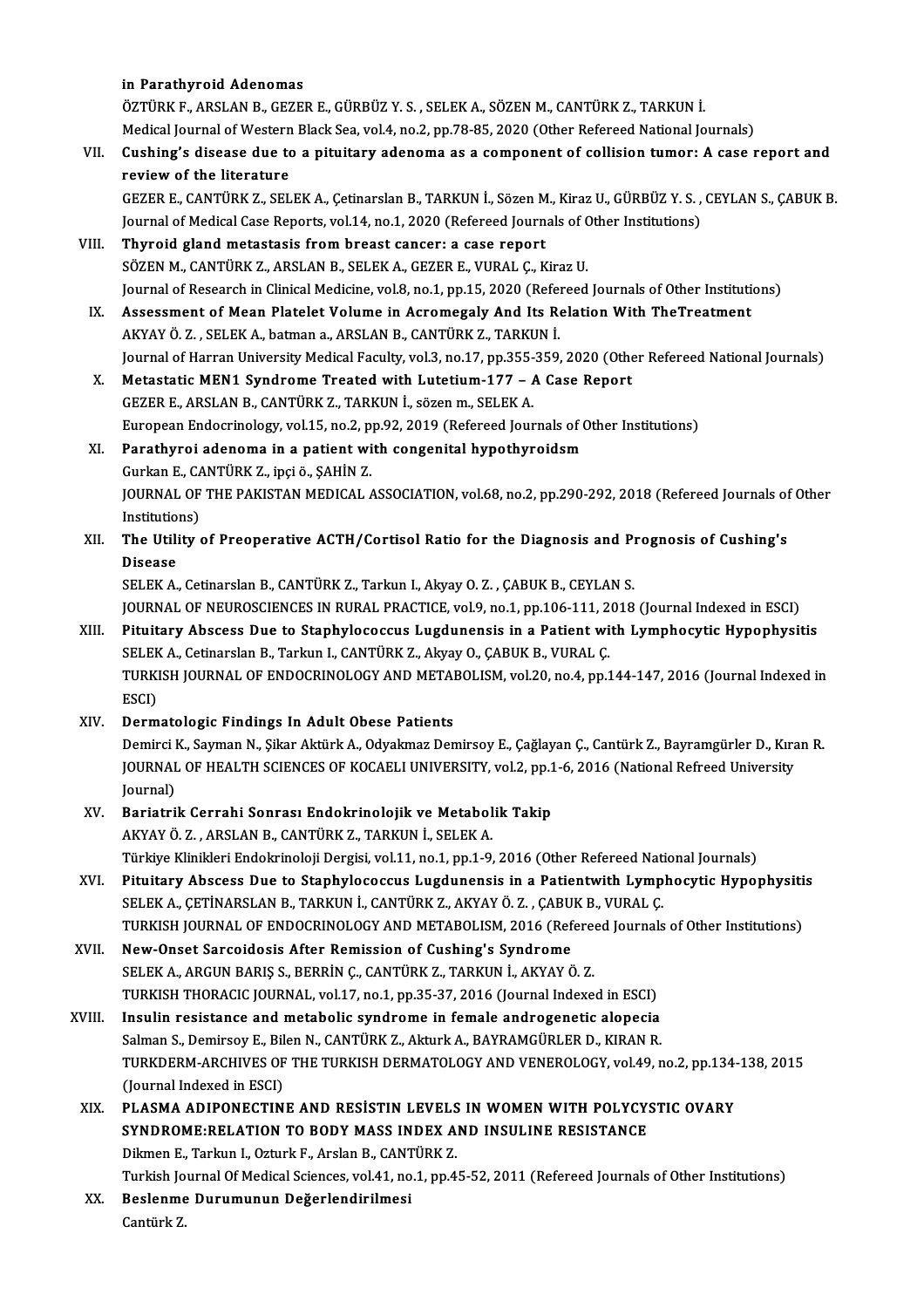|             | Endokrinoloji Dergisi, vol.1, pp.1-6, 2009 (National Refreed University Journal)                                                                                                         |
|-------------|------------------------------------------------------------------------------------------------------------------------------------------------------------------------------------------|
| XXI.        | <b>Cushing Sendromu</b>                                                                                                                                                                  |
|             | Cantürk Z.                                                                                                                                                                               |
|             | Sendrom, vol.19, pp.56-60, 2007 (National Refreed University Journal)                                                                                                                    |
| XXII.       | Dopamin agonistleri ve somatostatin analogları                                                                                                                                           |
|             | Cantürk Z.                                                                                                                                                                               |
|             | Türkiye Klinikleri Endokrinoloji Dergisi, vol.37, no.3, pp.42-48, 2007 (National Refreed University Journal)                                                                             |
| XXIII.      | Prevalence and risk factors for gall bladder polyps.                                                                                                                                     |
|             | Cantürk Z                                                                                                                                                                                |
|             | East Afr Med, vol.84, no.7, pp.336-341, 2007 (National Refreed University Journal)<br>Association between Circulating Tumor Necrosis Factor-Alpha, Interleukin-6and Isulin Resistance in |
| XXIV        | Normal-Weight women with Polycystic Ovary Syndrome                                                                                                                                       |
|             | Cantürk Z                                                                                                                                                                                |
|             | Metab Syndr Relat Disord, vol.4, no.2, pp.122-128, 2006 (National Refreed University Journal)                                                                                            |
| XXV.        | Metabolik sendromun patofizyolojisinde inflamasyonun rolü                                                                                                                                |
|             | Cantürk Z.                                                                                                                                                                               |
|             | Folia Hipertansiyon Diyabet Ateroskleroz Dergisi, vol.5, pp.5-10, 2005 (National Refreed University Journal)                                                                             |
| XXVI.       | Effect of rosiglitazone on insulin resistance ,C-reactive protein and endothelial function in non-                                                                                       |
|             | obese young women with polycystic ovary syndrome.                                                                                                                                        |
|             | Cantürk Z.                                                                                                                                                                               |
|             | Eur J Endocrinol, vol.153, no.1, pp.115-121, 2005 (National Refreed University Journal)                                                                                                  |
| XXVII.      | Adulthood nesidioblastosis: Acase report<br>Cantürk Z.                                                                                                                                   |
|             | Turkis J of Endoc and Metab, vol.11, pp.67-69, 2005 (National Refreed University Journal)                                                                                                |
| XXVIII.     | The plasma homocysteine concentrations and relationship with insulin resistance in young women                                                                                           |
|             | with polycystic ovary syndrome                                                                                                                                                           |
|             | Cantürk Z                                                                                                                                                                                |
|             | Turkis Jof Endoc and Metab, vol.1, pp.23-28, 2005 (National Refreed University Journal)                                                                                                  |
| <b>XXIX</b> | Homocysteine concentrations in type 2 diabetic patients with silent myocardial ischemia:apredictive                                                                                      |
|             | marker.                                                                                                                                                                                  |
|             | Cantürk Z                                                                                                                                                                                |
|             | J Diabetes Complications, vol.18, no.3, pp.165-168, 2004 (National Refreed University Journal)                                                                                           |
| XXX.        | Endothelial dysfunction in young women with polycystic ovary syndrome:relationship with insulin<br>resistance and low-grade chronic inflammation                                         |
|             | Cantürk Z.                                                                                                                                                                               |
|             | J Clin Endocrinol Metab, vol.89, no.11, pp.5592-5596, 2004 (National Refreed University Journal)                                                                                         |
| XXXI.       | Hipertiroidili Hastalarda ,propiltiyoürasil tedavisinin nitric oksit oksidan ve antioksidanlar üzerine                                                                                   |
|             | etkileri                                                                                                                                                                                 |
|             | Cantürk Z                                                                                                                                                                                |
|             | Türk Klinik Biyokimya Dergisi, vol.2, pp.1-7, 2004 (National Refreed University Journal)                                                                                                 |
| XXXII.      | Homocysteine concentrations in subclinical hypothyroidism.                                                                                                                               |
|             | Cantürk Z                                                                                                                                                                                |
|             | Endocr Res, vol.30, no.3, pp.351-359, 2004 (National Refreed University Journal)                                                                                                         |
| XXXIII.     | Subclinical hypothyroidism                                                                                                                                                               |
|             | Cantürk Z                                                                                                                                                                                |
|             | Thyroid, vol.14, no.1, pp.870-871, 2004 (National Refreed University Journal)<br>Serum ferritin levels in poorly and well controlled diabetes mellitus                                   |
| XXXIV.      | Cantürk Z                                                                                                                                                                                |
|             | Endocrine Res, vol.29, pp.299-306, 2003 (National Refreed University Journal)                                                                                                            |
| XXXV.       | Mültinodüler guatr hastalarındaki mikroskarsinom riski                                                                                                                                   |
|             | Cantürk Z                                                                                                                                                                                |
|             |                                                                                                                                                                                          |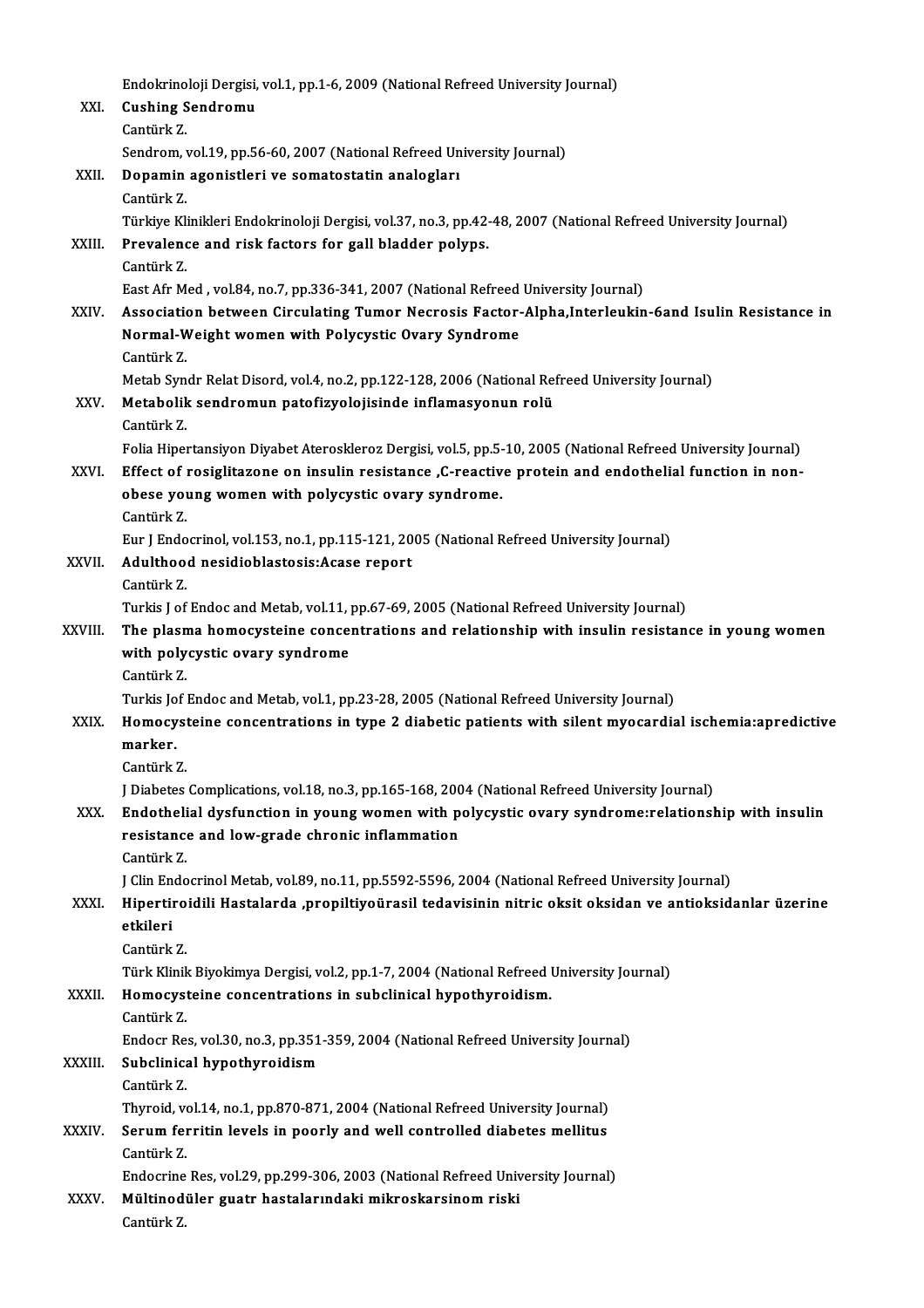|               | Ulusal Cerrahi Dergisi, vol.19, pp.101-105, 2003 (National Refreed University Journal)                                                                                                      |
|---------------|---------------------------------------------------------------------------------------------------------------------------------------------------------------------------------------------|
| <b>XXXVI</b>  | Asemptomatik tip 2 diabetes mellitus lu hastalarda sessiz miyokard iskemisi: Hangi hastalar risk<br>altında?                                                                                |
|               | Cantürk Z                                                                                                                                                                                   |
|               | Endokrinolojide Yönelişler, vol.12, pp.15-18, 2003 (National Refreed University Journal)                                                                                                    |
| <b>XXXVII</b> | Tiroid ince iğne aspirasyon biyopsisinde dörtlü ve beşli kategori ile sınıflandırmaların                                                                                                    |
|               | karşılaştırılması                                                                                                                                                                           |
|               | Cantürk Z.                                                                                                                                                                                  |
|               | ulusal cerrahi Dergisi, vol.19, pp.1-2, 2003 (National Refreed University Journal)                                                                                                          |
| XXXVIII.      | Erkek Yalancı Hermofroditliğ:Leydig Hücre hipoplazisi saptanan bir olgu sunumu<br>Cantürk Z                                                                                                 |
|               | Endokrinolojide Yönelişle, vol.12, pp.209-212, 2003 (National Refreed University Journal)                                                                                                   |
| <b>XXXIX</b>  | Duration of the P wave dispersion in subclinical hyperthyroidism                                                                                                                            |
|               | Cantürk Z                                                                                                                                                                                   |
|               | Endocrine Practice, vol.9, pp.200-203, 2003 (National Refreed University Journal)                                                                                                           |
| XL.           | Nosocomial infections and obesity in surgical patients                                                                                                                                      |
|               | Cantürk Z.                                                                                                                                                                                  |
|               | Obes Res, vol.11, pp.769-775, 2003 (National Refreed University Journal)                                                                                                                    |
| XLI.          | Lipid profile and lipoprotein (a) is a risk factor for cardiovascular disease in women with                                                                                                 |
|               | subclinical hypothyroidism.                                                                                                                                                                 |
|               | Cantürk Z.                                                                                                                                                                                  |
| XLII.         | Endocrine Res, vol.29, pp.299-306, 2003 (National Refreed University Journal)<br>Subklinik hipertiroidizmde metabolik parametrelerin değerlendirilmesi ve antitiroid tedavinin              |
|               | etkileri                                                                                                                                                                                    |
|               | AKKOYUN M., TARKUN İ., ARSLAN B., CANTÜRK Z.                                                                                                                                                |
|               | Turkiye Klinikleri Tip Bilimleri Dergisi, vol.23, no.6, pp.450-458, 2003 (Other Refereed National Journals)                                                                                 |
| XLIII.        | Homocysteine concentrations in type 2 diabetes mellitus patients without cardivascular                                                                                                      |
|               | disease: Relationship to metabolic parameters and diabetic complications                                                                                                                    |
|               | Cantürk Z                                                                                                                                                                                   |
|               | Turkish Journal of Endocrinology and Metabolism, vol.7, pp.1-7, 2003 (National Refreed University Journal)                                                                                  |
| XLIV.         | Riedel tiroiditinde cerrahi tedavinin yeri                                                                                                                                                  |
|               | Cantürk Z                                                                                                                                                                                   |
|               | Çağdaş Cerrahi, vol.1, pp.1-2, 2003 (National Refreed University Journal)                                                                                                                   |
| XLV.          | Risk of nosocomial infections and effects of total cholesterol ,HDL -cholesterol in surgical patients<br>Cantürk Z.                                                                         |
|               | Clinical Nutr, vol.21, pp.431-436, 2002 (National Refreed University Journal)                                                                                                               |
| XLVI.         | Lipoprotein (a) concentrations in patients with tybe 2 diabetes mellitus without cardiovascular                                                                                             |
|               | disease: relationship to metabolic parameters and diabetic complications                                                                                                                    |
|               | Cantürk Z                                                                                                                                                                                   |
|               | Nutr Metab Cardiovasc, vol.12, pp.127-131, 2002 (National Refreed University Journal)                                                                                                       |
| XLVII.        | The relationship between neutrophils and incisional wound healing                                                                                                                           |
|               | Cantürk Z                                                                                                                                                                                   |
|               | Skin Pharmacol Appl Skin Physiol, vol.14, pp.108-116, 2001 (National Refreed University Journal)                                                                                            |
| XLVIII.       | L-argininin nötrofiller üzerinden postoperatif adezyon oluşumuna etkileri                                                                                                                   |
|               | Cantürk Z                                                                                                                                                                                   |
|               | Ulusal Travma Dergisi, vol.6, pp.155-159, 2001 (National Refreed University Journal)<br>Prevalence and comparisons of five different diagnostic methods for Helicobacter pylori in diabetic |
| XLIX.         | patients                                                                                                                                                                                    |
|               | Cantürk Z.                                                                                                                                                                                  |
|               | Endocr Res, vol.27, pp.179-189, 2001 (National Refreed University Journal)                                                                                                                  |
| L.            | Effect of G-CSF on ethanol -induced hemorrhagic gastritis model in diabetes mellitus induced rat                                                                                            |
|               |                                                                                                                                                                                             |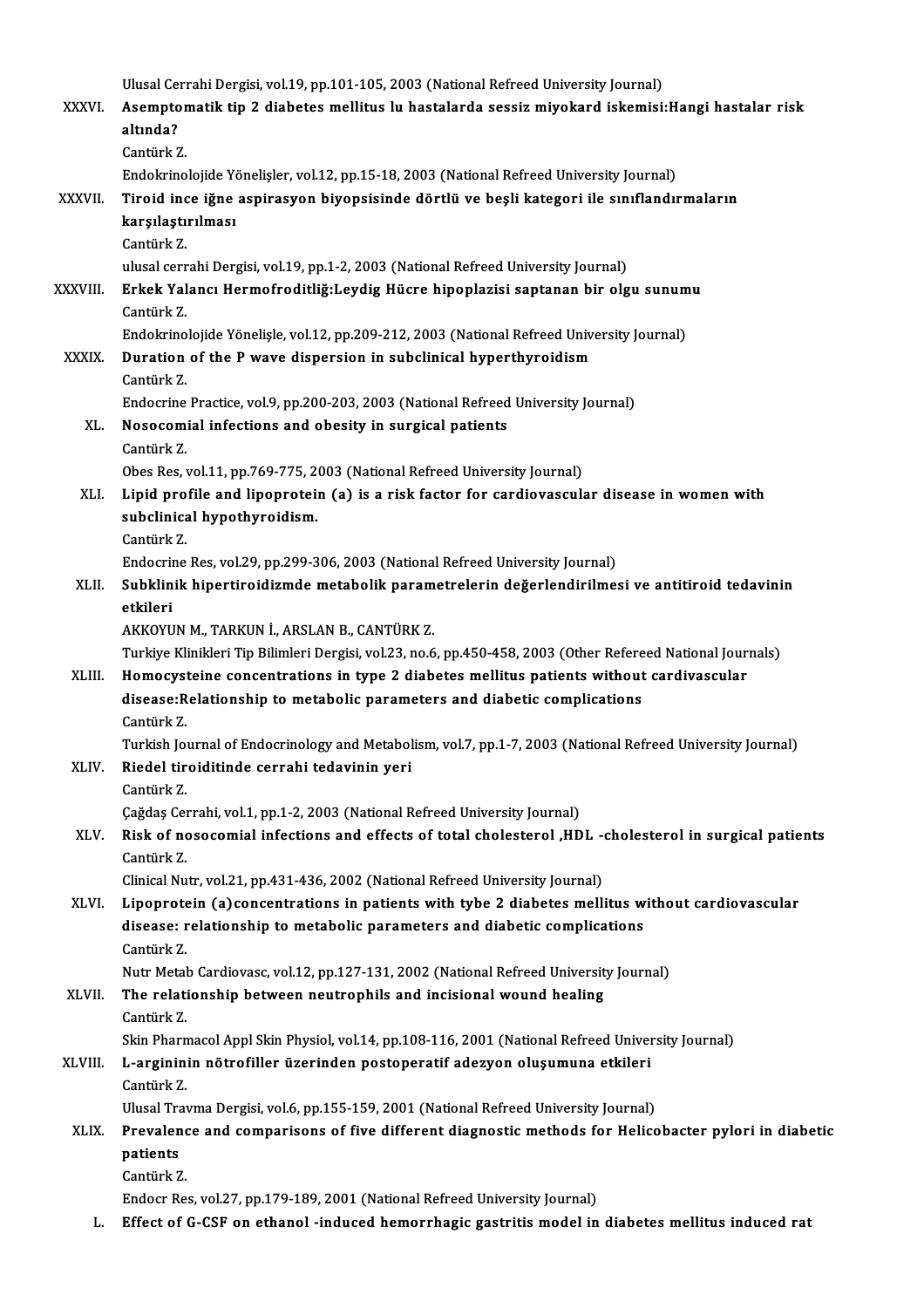CantürkZ.

Endocr Res, vol.27, pp.191-201, 2001 (National Refreed University Journal)

LI. Tip2 diyabetli hastalarda koroner arter hastalığı ,serumlipoprotein(a)düzeyleri vemetabolik Endocr Res, vol.27, pp.191-<br>Tip2 diyabetli hastalard:<br>kontrol arasındaki ilişki<br>Centürk 7 Tip2 diya<br>kontrol a:<br>Cantürk Z.<br>Hinokrat K

Cantürk Z.<br>Hipokrat Kardiyoloji, vol.3, pp.12-15, 2001 (National Refreed University Journal)

### Cantürk Z.<br>Hipokrat Kardiyoloji, vol.3, pp.12-15, 2001 (National Refreed University Journ<br>LII. The role of L-arginine and neutrophils on incisional wound healing<br>Contürk 7 Hipokrat K<br>**The role**<br>Cantürk Z.<br>Eur LEmer The role of L-arginine and neutrophils on incisional wound healing<br>Cantürk Z.<br>Eur J Emerg Med, vol.8, pp.311-315, 2001 (National Refreed University Journal)<br>Effects of vitamin E on neutrophil phageoviesis during experiment

### Cantürk Z.<br>Eur J Emerg Med, vol.8, pp.311-315, 2001 (National Refreed University Journal)<br>LIII. Effects of vitamin E on neutrophil phagocytosis during experimental obstructive jaundice<br>Cantürk 7 Eur J Emer<br>**Effects of**<br>Cantürk Z.<br>Henste Ce Effects of vitamin E on neutrophil phagocytosis during experimental obstructive jaunch<br>Cantürk Z.<br>Hepato-Gastroenterology, vol.47, pp.355-358, 2000 (International Refereed University Journal)<br>Comparison of five detection m

#### Cantürk Z.<br>Hepato-Gastroenterology, vol.47, pp.355-358, 2000 (International Reformethods for Helicobacter pylori<br>Contürk Z Hepato-Ga<br>Comparis<br>Cantürk Z.<br>Acto Cytols Comparison of five detection methods for Helicobacter pylori<br>Cantürk Z.<br>Acta Cytologica, vol.44, pp.1010-1014, 2000 (International Refereed University Journal)<br>Kanasišer sirosunda kalelitiaris sıklığı Cantürk Z.<br>Acta Cytologica, vol.44, pp.1010-1014, 2000<br>LV. Karaciğer sirozunda kolelitiazis sıklığı<br>Cantürk Z.

# Acta Cytolo<br>**Karaciğer**<br>Cantürk Z.<br>TKlin CASI

TKlin GASTROENTEROHEPATOL, vol.11, pp.149-151, 2000 (National Refreed University Journal)

### Cantürk Z.<br>TKlin GASTROENTEROHEPATOL, vol.11, pp.149-151, 2000 (National Refreed University Journal)<br>LVI. Protective affect of vitamin E on gastric mucosal injury in rats with biliary obstruction TKlin GAST<br>**Protective**<br>Cantürk Z.<br>Can LCasti Protective affect of vitamin E on gastric mucosal injury in rats with biliary obst<br>Cantürk Z.<br>Can J Gastroenterol, vol.14, pp.499-503, 2000 (International Refereed University Journal)<br>Hamodivaliz ve sürekli avaktan naritan

#### Cantürk Z.<br>Can J Gastroenterol, vol.14, pp.499-503, 2000 (International Refereed University Journal)<br>LVII. Hemodiyaliz ve sürekli ayaktan periton diyalizi ile tedavi edilen son dönem böbrek yetmezlikli<br>hastalarda safra Can J Gastroenterol, vol.14, pp.499-503, 2000 (International Refereed University Journal)<br>Hemodiyaliz ve sürekli ayaktan periton diyalizi ile tedavi edilen son dönem böl<br>hastalarda safra kesesi taşı sıklığı<br>Cantürk Z. Hemodiya<br>hastalard<br>Cantürk Z.<br>T.Klin Cast hastalarda safra kesesi taşı sıklığı<br>Cantürk Z.<br>T Klin Gastroenterohepatol, vol.11, pp.123-126, 2000 (National Refreed University Journal)<br>Effects of sranulogyta masrophase selany, stimulating factor on insisional wound

#### Cantürk Z.<br>T Klin Gastroenterohepatol, vol.11, pp.123-126, 2000 (National Refreed University Journal)<br>LVIII. Effects of granulocyte-macrophage colony-stimulating factor on incisional wound healing in an<br>avnorimental disbet T Klin Gastroenterohepatol, vol.11, p<br>Effects of granulocyte-macropha<br>experimental diabetic rat model<br>Contürk 7 Effects of<br>experime<br>Cantürk Z.<br>Endeer Pe experimental diabetic rat model<br>Cantürk Z.<br>Endocr Res, vol.25, pp.105-116, 1999 (International Refereed University Journal)<br>The role of neutrophils in the formation of neutroped adhesions

### Cantürk Z.<br>Endocr Res, vol.25, pp.105-116, 1999 (International Refereed University J<br>LIX. The role of neutrophils in the formation of peritoneal adhesions<br>Cantürk Z. Endocr Re.<br>**The role**<br>Cantürk Z.<br>Hum Penr.

Hum Reprod, vol.14, pp.49-54, 1999 (International Refereed University Journal)

### Cantürk Z.<br>Hum Reprod, vol.14, pp.49-54, 1999 (International Refereed University Journal)<br>LX. Effects of rhG-CSF on neutrophil functions and bone marrow parameters in diabetic rats Hum Repre<br>Effects of<br>Cantürk Z.<br>Endocr Po Effects of rhG-CSF on neutrophil functions and bone marrow parameter<br>Cantürk Z.<br>Endocr Res, vol.25, pp.381-395, 1999 (International Refereed University Journal)<br>Normataneif ve binertaneif shes hastalande asl ventribül sist

Endocr Res, vol.25, pp.381-395, 1999 (International Refereed University Journal)

## Cantürk Z.<br>Endocr Res, vol.25, pp.381-395, 1999 (International Refereed University Journal)<br>LXI. Normotansif ve hipertansif obez hastalarda sol ventrikül sistolik fonksiyonları ve kilo kaybının<br>etkileri <mark>etkileri</mark><br>Cantürk Z.<br>Türk Diyabet Yıllığı, vol.1, pp.83-88, 1999 (National Refreed University Journal)<br>The pretestive affest of vitemin E en sastris musesel injuny in nats wit

CantürkZ.

#### LXII. The protective affect of vitamin E on gastric mucosal injury in rats with cirrhosis of the liver<br>Cantürk Z. Türk Diya<mark>t</mark><br>**The prote**<br>Cantürk Z.<br>Chin Med I The protective affect of vitamin E on gastric mucosal injury in rats with<br>Cantürk Z.<br>Chin Med J, vol.112, pp.56-60, 1999 (International Refereed University Journal)<br>NIDDM bestalande glimeninid glielaride ve metfermin ile t

### Cantürk Z.<br>Chin Med J, vol.112, pp.56-60, 1999 (International Refereed University Journal)<br>LXIII. NIDDM hastalarda glimepirid,gliclazide ve metformin ile tedavinin etkileri<br>Cantürk Z Chin Med J<br>**NIDDM** ha<br>Cantürk Z.<br>Türk Divek NIDDM hastalarda glimepirid,gliclazide ve metformin ile tedavinin etkiler<br>Cantürk Z.<br>Türk Diyabet Yıllığı, vol.1, pp.229-233, 1998 (National Refreed University Journal)<br>The effects of prestaglandin E2 indemathesin&Ginke bi

### Cantürk Z.<br>Türk Diyabet Yıllığı, vol.1, pp.229-233, 1998 (National Refreed University Journal)<br>LXIV. The effects of prostaglandin E2 indomethacin&Ginko biloba extract on resistance to experimental Türk Diyabet Yıllığı, vol.1, pp.229-233, 1998 (National Refreed University Journal)<br>The effects of prostaglandin E2 indomethacin&Ginko biloba extract on r<br>sepsis<br>Cantürk Z. The effect<br>sepsis<br>Cantürk Z.<br>Indian I M

Indian J Med Res, vol.108, pp.88-92, 1998 (International Refereed University Journal)

## Cantürk Z.<br>Indian J Med Res, vol.108, pp.88-92, 1998 (International Refereed University Journal)<br>LXV. CYTOPROTECTİVE EFFECTS OF ALPHA TOCOPHEROL AGAİNST LİVER İNJURY İNDUCED BY<br>EXTRAHERATİC BİLİARY ORSTRUCTION Indian J Med Res, vol.108, pp.88-92, 1998 (Ir<br>CYTOPROTECTİVE EFFECTS OF ALPHA<br>EXTRAHEPATİC BİLİARY OBSTRUCTİON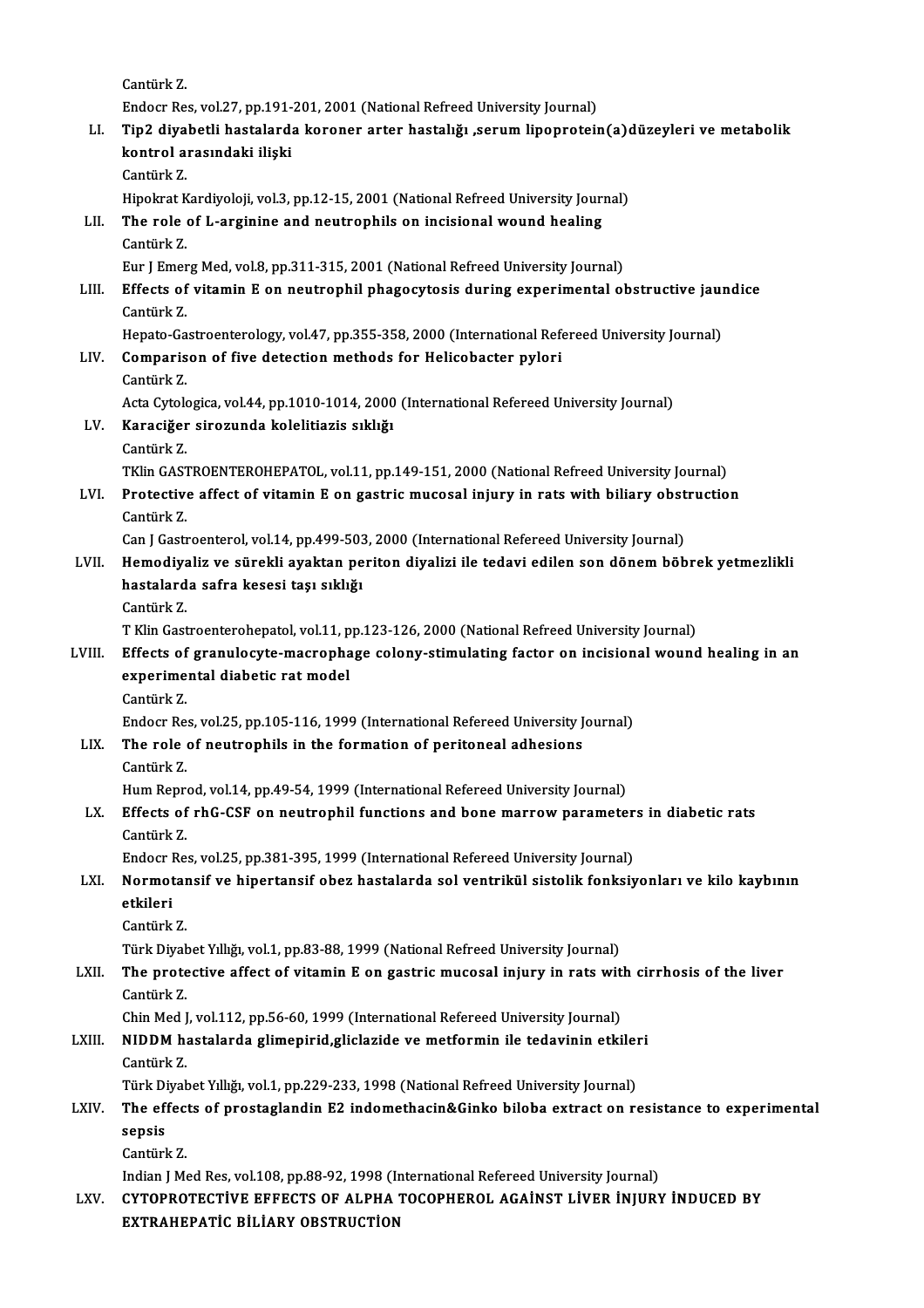CantürkZ. East Afr Med J, vol.78, pp.77-80, 1998 (International Refereed University Journal) Cantürk Z.<br>East Afr Med J, vol.78, pp.77-80, 1998 (International Refereed University Journal)<br>LXVI. Effects of rhG-CSF on neutrophil functions and survival in sepsis induced diabetic rats East Afr M<br>**Effects of**<br>Cantürk Z.<br>Endeer Pe Effects of rhG-CSF on neutrophil functions and survival in sepsis induce<br>Cantürk Z.<br>Endocr Res, vol.24, pp.141-157, 1998 (International Refereed University Journal)<br>The effect of allenurinal on carbontatrachloride benatoto Cantürk Z.<br>Endocr Res, vol.24, pp.141-157, 1998 (International Refereed University Journal)<br>LXVII. The effect of allopurinol on carbontetrachloride hepatotoxicity in the mice<br>Cantürk Z. Endocr Res, vol.24, pp.141-157, 1998 (International Refereed University Journal) The effect of allopurinol on carbontetrachloride hepatotoxicity in the mice<br>Cantürk Z.<br>C.Ü TIP FAKÜLTESİ DERGİSİ, vol.19, pp.157-161, 1997 (National Refreed University Journal)<br>Denevçel Karasiğer siresunda elfa teksferel t Cantürk Z.<br>C.Ü TIP FAKÜLTESİ DERGİSİ, vol.19, pp.157-161, 1997 (National Refreed University Journal)<br>LXVIII. Deneysel Karaciğer sirozunda alfa tokoferol tedavisi sırasında tiroid fonksiyonlarının araştırılması C.Ü TIP FA<br>Deneysel<br>Cantürk Z.<br>Endeskeni Deneysel Karaciğer sirozunda alfa tokoferol tedavisi sırasında tiroid !<br>Cantürk Z.<br>Endoskopi Dergisi, vol.8, pp.25-29, 1997 (National Refreed University Journal)<br>Dishetik hastalarda hanatit C anfaksiyonunun görülme sıklığı Cantürk Z.<br>Endoskopi Dergisi, vol.8, pp.25-29, 1997 (National Refreed University<br>LXIX. Diabetik hastalarda hepatit C enfeksiyonunun görülme sıklığı<br>Cantürk Z. Endoskopi Dergisi, vol.8, pp.25-29, 1997 (National Refreed University Journal) Diabetik hastalarda hepatit C enfeksiyonunun görülme sıklığı<br>Cantürk Z.<br>Kocaeli UNİV TIP DERGİSİ, vol.12, pp.226-229, 1997 (National Refreed University Journal)<br>Denevçel diabet selistinilen retlarda nötrefil fenksiyonlerun Cantürk Z.<br>Kocaeli UNİV TIP DERGİSİ, vol.12, pp.226-229, 1997 (National Refreed University Jou<br>LXX. Deneysel diabet geliştirilen ratlarda nötrofil fonksiyonlarının incelenmesi Kocaeli UN<br><mark>Deneysel</mark><br>Cantürk Z.<br>Cörtene Tr Deneysel diabet geliştirilen ratlarda nötrofil fonksiyonlarının incelenmesi<br>Cantürk Z.<br>Göztepe Tıp Dergisi, vol.12, pp.226-229, 1997 (National Refreed University Journal)<br>İnterferenler Cantürk Z.<br>Göztepe Tıp De<br>LXXI. İnterferonlar Göztepe Ti<br>**İnterfero**:<br>Cantürk Z.<br>sendrem İnterferonlar<br>Cantürk Z.<br>sendrom, vol.6, pp.29-31, 1995 (National Refreed University Journal)<br>İntravanğa İmmünglebülin tedevisi Cantürk Z.<br>sendrom, vol.6, pp.29-31, 1995 (Nationa<br>LXXII. İntravenöz İmmünglobülin tedavisi<br>Cantürk Z. sendrom, v<br><mark>İntravenö</mark><br>Cantürk Z.<br>Sendrom Sendrom, vol.6, pp.22-25, 1995 (National Refreed University Journal)

#### Books&Book Chapters

ooks & Book Chapters<br>I. Tip 2 Diyabetes Mellitus- İnsülin Tedavisinden İnsülin Tedavisine Geçiş<br>Sentürk Z Tip 2 Diya<br>Cantürk Z.<br>in: Divebat Tip 2 Diyabetes Mellitus- İnsülin Tedavisinden İnsülin Tedavisine Geçiş<br>Cantürk Z.<br>in: Diyabette İnsülin Tedavisi-2021, M Temel Yılmaz,Kamile Gül, Editor, Armoni Yayınları, İstanbul, pp.1-163, 2021<br>TRANS KADINI ARDA ENDOKR

Cantürk Z.<br>in: Diyabette İnsülin Tedavisi-2021, M Temel Yılma<br>II. TRANS KADINLARDA ENDOKRIN YAKLASIM<br>SELEMA GEZER E ARSLAN B GANTÜRMZ SÖZE in: Diyabette İnsülin Tedavisi-2021, M Temel Yılmaz,Kan<br>TRANS KADINLARDA ENDOKRIN YAKLASIM<br>SELEK A., GEZER E., ARSLAN B., CANTÜRK Z., SÖZEN M.<br>in: Ginsiyat Disfanisi Multidisinlinen Yaklasım İlkalari, Dr II. TRANS KADINLARDA ENDOKRIN YAKLASIM<br>SELEK A., GEZER E., ARSLAN B., CANTÜRK Z., SÖZEN M.<br>in: Cinsiyet Disforisi Multidisipliner Yaklaşım İlkeleri, Dr. Seher Şirin, Prof. Dr. Aslıhan Polat, Editor, Ankara Nobel<br>Tıp Kitabe SELEK A., GEZER E., ARSLAN B., CANTÜRK Z., SÖZEN M.

- III. TRANS ERKEKLERDE ENDOKRIN YAKLASIM Tıp Kitabevi, Kocaeli, pp.123-135, 2020<br>TRANS ERKEKLERDE ENDOKRIN YAKLASIM<br>SELEK A., SÖZEN M., CANTÜRK Z., ARSLAN B., GEZER E.<br>in: Ginsiyet Disforisi Multidisipliner Yaklasım İlkalari, Dr in: Cinsiyet Disforisi Multidisipliner Yaklaşım İlkeleri, Dr. Seher Şirin, Prof. Dr. Aslıhan Polat, Editor, Ankara Nobel<br>Tıp Kitabevi, Kocaeli, pp.167-180, 2020 SELEK A., SÖZEN M., CANTÜRK Z., ARSL<br>in: Cinsiyet Disforisi Multidisipliner Yakl<br>Tıp Kitabevi, Kocaeli, pp.167-180, 2020<br>Hinofir Hastalıkları Todavi ve İrlam
- IV. Hipofiz Hastalıkları Tedavi ve İzlem Kılavuzu Tıp Kitabevi, Kocaeli, pp.167-180, 2020<br>Hipofiz Hastalıkları Tedavi ve İzlem Kılavuzu<br>EROĞLU ALTINOVA A., AKBABA G., AKTÜRK M. Y. , KEBAPÇI M. N. , ATMACA A., BAYRAM F., BİLEN H., CANTÜRK Z.,<br>YARMAN E.S Hi<mark>pofiz Hast</mark><br>EROĞLU ALTI<br>YARMAN E. S.<br>Miki Matbaagu EROĞLU ALTINOVA A., AKBABA G., AKTÜRK M. Y<br>YARMAN E. S.<br>Miki Matbaacılık Sa. Ve Tic.ltd. Şti, Ankara, 2019<br>Hinotinaidiler YARMAN E. S.<br>Miki Matbaacılık Sa. Ve Tic.ltd. Ş<br>V. **Hipotiroidiler**<br>CETİNARSLAN B., CANTÜRK Z. Miki Matbaacılık Sa. Ve Tic ltd. Sti, Ankara, 2019

Hipotiroidiler<br>ÇETİNARSLAN B., CANTÜRK Z.<br>in: Taylan Kabalak'xxın Tiroid hastalıkları Kitabı, Çetinkalp Şevki, Özgen Ahmet Gökhan, Editor, BİLMEDYA, İstanbul,<br>pp 507,526,2019. CETİNARSLAN B., (<br>in: Taylan Kabalak<br>pp.507-526, 2019<br>METOROLİK SEN in: Taylan Kabalak'xxın Tiroid hastalıkları Kitabı, Çeti<br>pp.507-526, 2019<br>VI. METOBOLİK SENDROM VE BİYOBELİRTEÇLER pp.507-526,<br>**METOBOLII**<br>CANTÜRK Z.<br>in: ENDOCPI

METOBOLİK SENDROM VE BİYOBELİRTEÇLER<br>CANTÜRK Z.<br>in: ENDOCRİN,METABOLİK HASTALIKLAR VE İN VİTRO DİYAGNOSTİK, HİLAL KOÇDOR, N. AYSUN PABUÇÇUOĞLU,<br>NİLGÜN YENER, Editor, DOKUZ EVLÜL ÜNIVERSİTESI MATRASL İsmin pp.196,294,2919. CANTÜRK Z.<br>in: ENDOCRİN,METABOLİK HASTALIKLAR VE İN VİTRO DİYAGNOSTİK, HİLAL KOÇDOR, N<br>NİLGÜN YENER, Editor, DOKUZ EYLÜL ÜNİVERSİTESİ MATBASI, İzmir, pp.196-204, 2019<br>TEMP, Diabatas Mallitus ve Kamplikasıyanlanının Tanı, T

NİLGÜN YENER, Editor, DOKUZ EYLÜL ÜNİVERSİTESİ MATBASI, İzmir, pp.196-204, 2019<br>VII. TEMD Diabetes Mellitus ve Komplikasyonlarının Tanı, Tedavi ve İzlem Kılavuzu-2018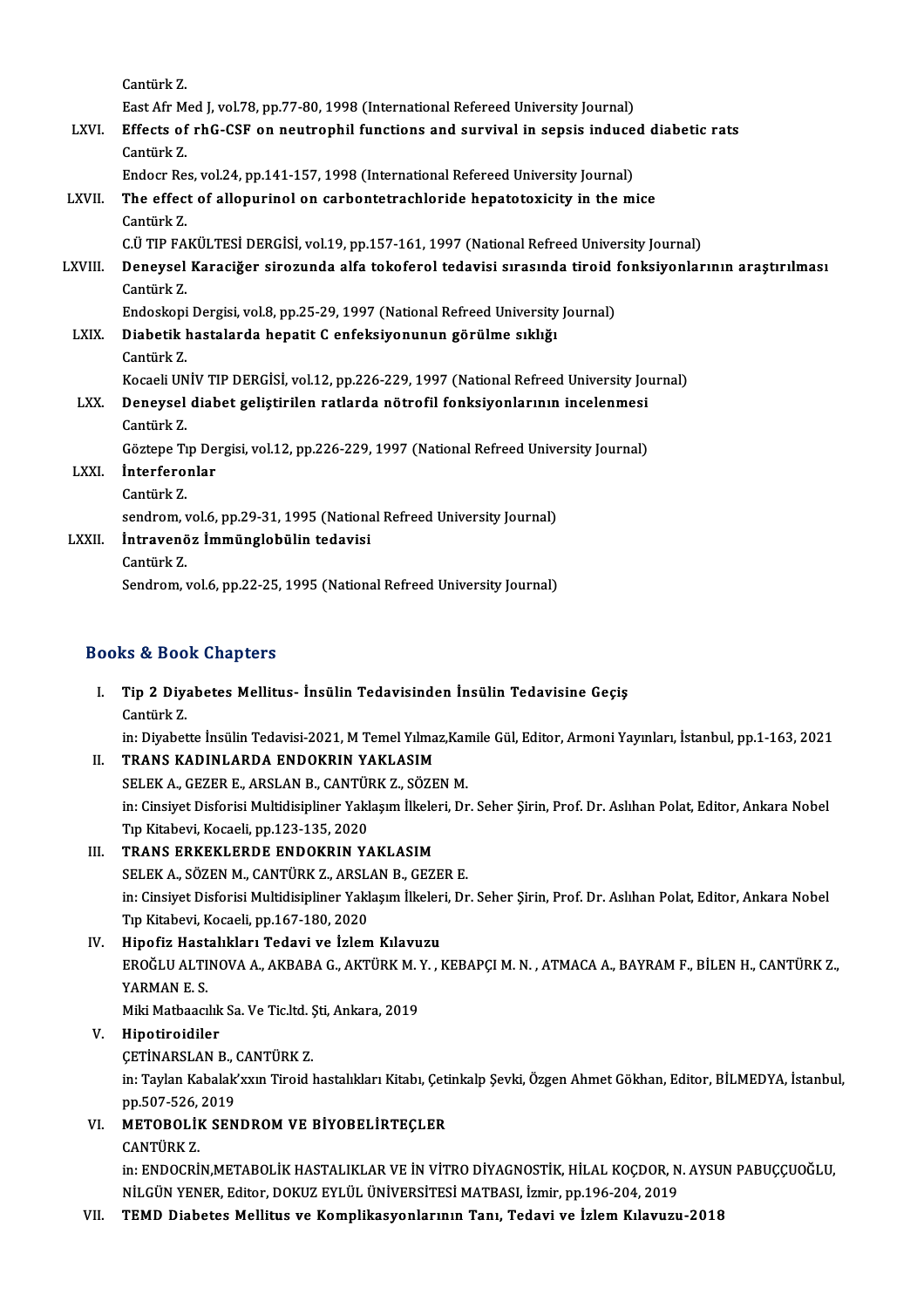AZAL Ö., BAŞKAL N., ÇORAKÇI A., SALMAN S., DEYNELİ O., DİNÇÇAĞ N., SATMAN İ., BOLU E., CANTÜRK Z., ÇAKAL E.,<br>etel AZAI<br>et al.<br>Miki AZAL Ö., BAŞKAL N., ÇORAKÇI A., SALMAN S., DEYN<br>et al.<br>Miki Matbaacılık San. ve Tic. Ltd. Şti., Ankara, 2018<br>TEMD. - HİROEİZ HASTALIYI ARITANI, TEDAV

#### et al.<br>Miki Matbaacılık San. ve Tic. Ltd. Şti., Ankara, 2018<br>VIII. TEMD - HİPOFİZ HASTALIKLARITANI. TEDAVİ ve İZLEM KILAVUZU 2018 Miki Matbaacılık San. ve Tic. Ltd. Şti., Ankara, 2018<br>TEMD - HİPOFİZ HASTALIKLARITANI, TEDAVİ ve İZLEM KILAVUZU 2018<br>AKTÜRK M. Y. , EROĞLU ALTINOVA A., AKBABA G., ATMACA A., BAYRAM F., BİLEN C. Y. , CANTÜRK Z., ÇAKIR M.,<br>C ÇORAPÇIOĞLU D., DAĞDELEN S., et al.<br>Miki Matbaacılık San. ve Tic. Ltd. Şti., Ankara, 2018 AKTÜRK M. Y. , EROĞLU ALTINOVA A., AKBABA G.,<br>ÇORAPÇIOĞLU D., DAĞDELEN S., et al.<br>Miki Matbaacılık San. ve Tic. Ltd. Şti., Ankara, 2018<br>OSTEOBOBOZ ve METABOL İK KEMİK HASTAL

#### IX. OSTEOPOROZ ve METABOLİK KEMİK HASTALIKLARI TANI ve TEDAVİ KILAVUZU Miki Matbaacılık San. ve Tic. Ltd. Şti., Ankara, 2018<br>OSTEOPOROZ ve METABOLİK KEMİK HASTALIKLARI TANI ve TEDAVİ KILAVUZU<br>GOGAZ YAVUZ D., AKALIN A., ALIŞ M., UĞUR ALTUN H. B. , ATMACA A., AYDIN H., BALCI M. K. , BAYRAKTAR F

**OSTEOPOROZ ve META**<br>GOGAZ YAVUZ D., AKALIN<br>CANTÜRK Z., GÜL N., et al.<br>Miki Mathaagulk San, ya Ti GOGAZ YAVUZ D., AKALIN A., ALIŞ M., UĞU<br>CANTÜRK Z., GÜL N., et al.<br>Miki Matbaacılık San. ve Tic. Ltd. Şti., 2018<br>Aguta Sunnungtive thynoiditie

Miki Matbaacılık San. ve Tic. Ltd. Şti., 2018

## CANTÜRK Z., GÜL N., et al.<br>Miki Matbaacılık San. ve Tic. Ltd. Ş<br>X. Acute Suppurative thyroiditis<br>CANTÜRK Z. Acute Suppurative thyroiditis<br>CANTÜRK Z.<br>in: Thyroid and Parathyroid Diseases:A Case based guide, Tamer Özülker, Mine Adaş, Semra Günay, Editor,

CANTÜRK Z.<br>in: Thyroid and Parathyroid Diseases:A Case based<br>Springer International Publishing, pp.23-28, 2018<br>Predivehet Tenu ve Tedevi Behberi in: Thyroid and Parathyroid Diseases:A<br>Springer International Publishing, pp.23<br>XI. Prediyabet Tanı ve Tedavi Rehberi

Springer International Publishing, pp.23-28, 2018<br>Prediyabet Tanı ve Tedavi Rehberi<br>ŞAHİN İ., KAYA A., ATMACA A., YAVUZ D., BAYRAKTAR F., AYDIN H., YETKİN İ., ERTÖRER M. E. , ARAZ M., SARAÇ Z. Prediya<br>ŞAHİN İ.<br>F., et al. SAHIN I., KAYA<br>F. , et al.<br>Elit Ofset, 2017<br>Karasižar ve k

### F. , et al.<br>Elit Ofset, 2017<br>XII. Karaciğer ve Kas glikojen Metabolizmasının Manyetik rezonans spektroskopis Çalışmaları<br>Contürk 7 Elit Ofset, 2<br><mark>Karaciğer</mark><br>Cantürk Z.<br>in: Joslins l Karaciğer ve Kas glikojen Metabolizmasının Manyetik rezonans spektroskopis Çalı;<br>Cantürk Z.<br>in: Joslins Diyabetes mellitus , Cantürk z, Editor, İstanbul Kitabevi, İstanbul, pp.765-776, 2008<br>Pankroas Adasık Transplantasıyon

in: Joslins Diyabetes mellitus, Cantürk z, Editor, İstanbul Kitabevi, İstanbul, pp.765-776, 2008

# Cantürk Z.<br>in: Joslins Diyabetes mellitus , Cantürk z,<br>XIII. Pankreas Adacık Transplantasyonu<br>Cantürk Z.

in: In:joslins Diyabetes mellitus, Cantürk z, Editor, İstanbul Kitabevi, İstanbul, pp.765-776, 2008

## Cantürk Z.<br>in: In:joslins Diyabetes mellitus, Cantürk z, Editor, İstanbul Kitabevi, İstanbul, pp<br>XIV. Diyabetes mellitus endokrin yetmezlik ve endokrin hastalık modelleri<br>Cantürk Z in: In:joslin<br><mark>Diyabetes</mark><br>Cantürk Z.<br>in: Corrobi

Cantürk Z.<br>in: Cerrahi Araştırma, Cantürk Z,Cantürk NZ, Editor, Nobel Tıp Kitapevi, İstanbul, pp.403-418, 2005

- Cantürk Z.<br>in: Cerrahi Araştırma, Cantürk<br>XV. In Cerrahi Araştırma in: Cerrahi<br>I<mark>n Cerrah</mark><br>Cantürk Z.<br>in: Bilimeel
	-

In Cerrahi Araştırma<br>Cantürk Z.<br>in: Bilimsel Makale Okuma ve Değerlendirme, Cantürk NZ,CantürkZ, Editor, Nobel Tıp Kitapevi, İstanbul, pp.67-84, Cantü:<br>in: Bili<br>2005

# <sub>2005</sub><br>Refereed Congress / Symposium Publications in Proceedings

- efereed Congress / Symposium Publications in Proceedings<br>I. Test Öncesi Anksiyetenin Oral Glukoz Tolerans Test Sonuçlarına Etkisi<br>domirban v. CEZER E. SÖZEN M. REKER A. ARSLAN R. CANTÜRK Z. SELEK A I. Test Öncesi Anksiyetenin Oral Glukoz Tolerans Test Sonuçlarına Etkisi<br>demirhan y., GEZER E., SÖZEN M., PEKER A., ARSLAN B., CANTÜRK Z., SELEK A. Test Öncesi Anksiyetenin Oral Glukoz Tolerans Test Sonuçlarına Etkisi<br>demirhan y., GEZER E., SÖZEN M., PEKER A., ARSLAN B., CANTÜRK Z., SELEK A.<br>56. Ulusal Diyabet Metabolizma ve Beslenme Hastalıkları Kongresi., Kocaeli, T demirhan y., GEZER E., SÖZEN M., PEKER A., ARSLAN B., CANTÜRK Z., SELEK A.<br>56. Ulusal Diyabet Metabolizma ve Beslenme Hastalıkları Kongresi., Kocaeli, Turkey, 3 - 07 November 202<br>11. İnflamasyonla ilişkili hemogram paramet
- 56. Ulusal Diyabet Metabolizma ve Beslenme Hastalıkları Kongresi, Kocaeli, 7<br>İnflamasyonla ilişkili hemogram parametreleri DiabetesMellitusun |<br>SÖZEN M., ARSLAN B., CANTÜRK Z., SELEK A., GEZER E., demirhan y., çetin y.<br>56. İnflamasyonla ilişkili hemogram parametreleri DiabetesMellitusun birgöstergesi olabilir mi?<br>SÖZEN M., ARSLAN B., CANTÜRK Z., SELEK A., GEZER E., demirhan y., çetin y.<br>56. Ulusal Diyabet Metabolizma ve Beslenme Hastalıkları
- SÖZEN M., ARSLAN B., CANTÜRK Z., SELEK A., GEZER E., demirhan y., çetin y.<br>56. Ulusal Diyabet Metabolizma ve Beslenme Hastalıkları Kongresi., Kocaeli, Turkey, 3 07 I<br>III. Metastatic insulinoma managed with lutetium (177L 56. Ulusal Diyabet Metabolizma ve Beslenme Hastalıkları Kong<br>Metastatic insulinoma managed with lutetium (177LU)<br>SÖZEN M., CANTÜRK Z., ÇETİNARSLAN B., SELEK A., GEZER E.<br>22nd Europeen Congress of Endesrinalegy E., 99 Septe Metastatic insulinoma managed with lutetium (177LU) and s<br>22Nd European Congress of Endocrinology, 5 - 09 September 2020<br>22nd European Congress of Endocrinology, 5 - 09 September 2020<br>Cushins'uwe Disease Due to a Bituitary SÖZEN M., CANTÜRK Z., ÇETİNARSLAN B., SELEK A., GEZER E.<br>22nd European Congress of Endocrinology, 5 - 09 September 2020<br>IV. Cushing'xxs Disease Due to a Pituitary Adenoma as a component of Collision Tumor: Case Report.<br>CEZ
- 22nd European Congress of Endocrinology, 5 09 September 2020<br>Cushing'xxs Disease Due to a Pituitary Adenoma as a comp<br>GEZER E., CANTÜRK Z., SELEK A., ARSLAN B., TARKUN İ., SÖZEN M. Cushing'xxs Disease Due to a Pituitary Adeno<br>GEZER E., CANTÜRK Z., SELEK A., ARSLAN B., TARKI<br>Endobridge, Antalya, Turkey, 24 - 27 October 2019<br>Cubing's diasase due to e pituitary adenome 1 GEZER E., CANTÜRK Z., SELEK A., ARSLAN B., TARKUN İ., SÖZEN M.<br>Endobridge, Antalya, Turkey, 24 - 27 October 2019<br>V. Cuhing's disease due to a pituitary adenoma as a component of collision tumor: case report
- Endobridge, Antalya, Turkey, 24 27 October 2019<br>Cuhing's disease due to a pituitary adenoma as a component of collision tumor: case report<br>GEZER E., CANTÜRK Z., SELEK A., Çetinarslan B., TARKUN İ., SÖZEN M., UMAY K., GÜR Cuhing's disease due to a pituitary adenoma as a<br>GEZER E., CANTÜRK Z., SELEK A., Çetinarslan B., TARKUN<br>Endobridge 2019, Antalya, Turkey, 24 - 27 October 2019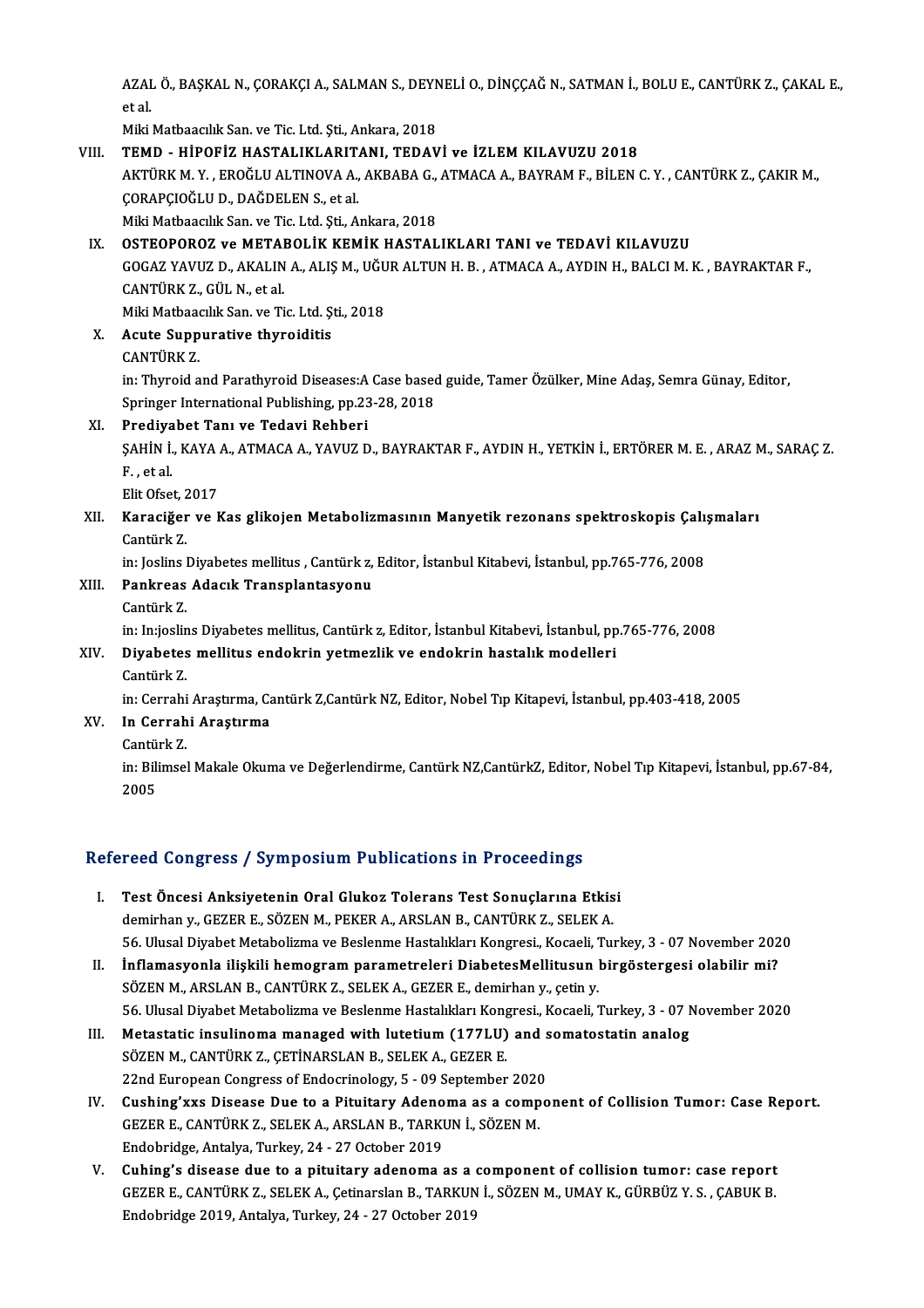- VI. Diyabetik Bireylerde Katkılı Üretim Teknolojileri ve Termoplastik Elastomer Temelli Ayak Ülserlerini<br>Önlevisi Medikel Tebenlık Celistinilmesi ve Biyemekanik Velidesyanı Diyabetik Bireylerde Katkılı Üretim Teknolojileri ve Termoplastik Ela<br>Önleyici Medikal Tabanlık Geliştirilmesi ve Biyomekanik Validasyonu<br>AYDIN L. KÜÇÜK S. CANTÜRK 7. REKER A. ECE M. YALCIN E. KONUK ECE C. Diyabetik Bireylerde Katkılı Üretim Teknolojileri ve Termoplastik Ela<br>Önleyici Medikal Tabanlık Geliştirilmesi ve Biyomekanik Validasyonu<br>AYDIN L., KÜÇÜK S., CANTÜRK Z., PEKER A., EGE M., YALÇIN F., KONUK EGE G.<br>Tın Telmel Önleyici Medikal Tabanlık Geliştirilmesi ve Biyomekanik Validasyonu<br>AYDIN L., KÜÇÜK S., CANTÜRK Z., PEKER A., EGE M., YALÇIN F., KONUK EGE G.<br>Tıp Teknolojileri Kongresi (TIPTEKNO19), İzmir, Turkey, 3 - 05 October 2019, pp. VI . AGRESİF VE AGRESİF OLMAYAN PAPİLLER TİROİDKARSİNOMUNDAMİRNA VEMRNA
- Tıp Teknolojileri Kongresi (TIPTEKNO19), İzmir, Turkey, 3 05 October 2019, pp.556-559<br>AGRESİF VE AGRESİF OLMAYAN PAPİLLER TİROİDKARSİNOMUNDA MİRNA VE MRNA<br>EKSPRESYONPROFİLLERİNİN VE GEN MİRNA İLİŞKİSİNİNBELİRLENİP BİYOLO AGRESIF VE AGRESIF<br>EKSPRESYONPROFILI<br>İLİŞKİLENDİRİLMESİ<br>AKVAVÖ 7. CÖVE KE EKSPRESYONPROFİLLERİNİN VE GEN MİRNA İLİŞKİSİNİNBELİRLENİP BİYOLOJİK AĞLARLA<br>İLİŞKİLENDİRİLMESİ<br>AKYAY Ö. Z. , GÖV E., KENAR H., TARKUN İ., CANTÜRK Z., ARSLAN B., GÜRBÜZ Y. S. , arga k. y. , SELEK A.<br>41. Türkiye Endekrinele

**İLİŞKİLENDİRİLMESİ**<br>AKYAY Ö. Z. , GÖV E., KENAR H., TARKUN İ., CANTÜRK Z., ARSLAN B., GÜRBÜZ Y. S. , arga k. y. , SELEK A.<br>41. Türkiye Endokrinoloji ve Metabolizma Hastalıkları Kongresi, Antalya, Turkey, 27 April - 01 May AKYAY Ö. Z. , GÖV E., KENAR H., TARKUN İ., CANTÜRK Z., ARSLAN B., GÜRBÜZ Y. S. , arga k. y. , SELEK A.<br>41. Türkiye Endokrinoloji ve Metabolizma Hastalıkları Kongresi, Antalya, Turkey, 27 April - 01 May 2019<br>11. Akromegali

- 41. Türkiye Endokrinoloji ve Metabolizma Hastalıkları Kon<sub>i</sub><br>Akromegali hastalarında uzun dönem tedavi sonuçla<br>akromegali hastasının verilerinin değerlendirilmesi<br>krovin canemin ölkersi alan benken pacanıtılmesi VIII. Akromegali hastalarında uzun dönem tedavi sonuçları: 10 farklı merkezde takip edilen 547<br>akromegali hastasının verilerinin değerlendirilmesi<br>KESKİN Ç., DEMİR Ö., Karcı a. Ç. , BERKER D., CANTÜRK Z., yaylalı g. f. , T akromegali hastasının verilerinin değerlendirilmesi 41. Türkiye Endokrinoloji ve Metabolizma Hastalıkları Kongres, Turkey, 27 April - 01 May 2019
	- IX. DİYABETLİ BİREYLERİN AŞI HAKKINDA BİLGİ DÜZEYİ VE AŞI YAPTIRMA DURUMLARI 41. Türkiye Endokrinoloji ve Metabolizma Hastalıkları Kongres, Turkey, 27 April - 01 May 2019<br>DİYABETLİ BİREYLERİN AŞI HAKKINDA BİLGİ DÜZEYİ VE AŞI YAPTIRMA DURUMLARI<br>demirhan y., NASIRLIER G. Ç. , PEKER A., SELEK A., ARSL DİYABETLİ BİREYLERİN AŞI HAKKINDA BİLGİ DÜZEYİ VE AŞI YAPT<br>demirhan y., NASIRLIER G. Ç. , PEKER A., SELEK A., ARSLAN B., CANTÜRK Z.,<br>55. ULUSAL DİYABET KONGRESİ, BAFRA, Cyprus (Kktc), 24 - 27 April 2019<br>Panillaru Thuraid C 55. ULUSAL DİYABET KONGRESİ, BAFRA, Cyprus (Kktc), 24 - 27 April 2019
	- X. Papillary Thyroid Carcinoma Presented as a Primary Renal Tumor with Multiple Pulmonary andBone<br>Metastases: A Case Report

Gezer E.,SelekA.,CantürkZ.,Tarkunİ.,ArslanB.

Postgraduate Training Course inClinical Endocrinology, Zagreb, Croatia, 5 April - 06 June 2019, vol.13, pp.95

- XI. Development And Biomechanical Validation Of Medical Insoles To Prevent Foot Ulcers On Diabetic Postgraduate Training Course inClinical Endocrinology, Zagreb, Croatia, 5 April - 06 June 2019, vol.13, J<br>Development And Biomechanical Validation Of Medical Insoles To Prevent Foot Ulcers On J<br>Patients By Means Of Thermop Development And Biomechanical Validation Of Medical Insoles To Prevent Foot Ulcers (<br>Patients By Means Of Thermoplastic Elastomers And Additive Manufacturing Technolog<br>Aydin L., KÜÇÜK S., Cetinarslan B., CANTÜRK Z., PEKER Patients By Means Of Thermoplastic Elastomers And Additive Manufacturing Technologies<br>Aydin L., KÜÇÜK S., Cetinarslan B., CANTÜRK Z., PEKER KARATOPRAK A., EGE M., Yalcin F., EGI<br>Medical Technologies Congress (TIPTEKNO), İz Aydin L., KÜÇÜK S., Cetinarslan B., CANTÜRK Z., PEKER KARATOPRAK A., EGE M., Yalcin F., EGE G. K.<br>Medical Technologies Congress (TIPTEKNO), İzmir, Turkey, 3 - 05 October 2019, pp.212-215<br>XII. Comparison of the effects of G
- Medical Technologies Congress (TIPTEKNO), İzmir, Turkey, 3 05 October 2019, pp.212-215<br>Comparison of the effects of GLP-1 agonis treatment on brown adipose tissue ma<br>epicardial adipos tissue in type 2 diabetic patients w Comparison of the effects of GLP-1 agonis treatment of epicardial adipos tissue in type 2 diabetic patients with Tarkun I., Akyay O., SELEK A., Sahin T., CANTÜRK Z., Arslan B. epicardial adipos tissue in type 2 diabetic patients with insulin treatm<br>Tarkun I., Akyay O., SELEK A., Sahin T., CANTÜRK Z., Arslan B.<br>ICE SEMDSA Congress 2018, South Africa, 13 December 2018, vol.23, pp.1-162<br>Predisting
- XIII. Predicting factors of recurrence in patients with cushing'xxs disease<br>SELEK A., Arslan B., CANTÜRK Z., Tarkun I., ANIK İ., CABUK B., gezer e. ICE SEMDSA Congress 2018, South Africa, 13 December 2018, vol.23,<br>Predicting factors of recurrence in patients with cushing'xxs<br>SELEK A., Arslan B., CANTÜRK Z., Tarkun I., ANIK İ., ÇABUK B., gezer e.<br>ICE SEMDS 2018, 12 Dec ICE SEMDS 2018, 13 December 2018, vol.23, pp.1-162 SELEK A., Arslan B., CANTÜRK Z., Tarkun I., ANIK İ., ÇABUK B., gezer e.<br>ICE SEMDS 2018, 13 December 2018, vol.23, pp.1-162<br>XIV. Tip 2 diyabetlilerde ayak muayenesi yaptırma durumlarının değerlendirilmesi<br>dominan v. qvili 5
- ICE SEMDS 2018, 13 December 2018, vol.23, pp.1-162<br>Tip 2 diyabetlilerde ayak muayenesi yaptırma durumlarının değerlendirilmesi<br>demirhan y., çevikg., YÜRÜGEN B., PEKER A., ARSLAN B., CANTÜRK Z., TARKUN İ., SELEK A.<br>1. inter Tip 2 diyabetlilerde ayak muayenesi yaptırma durumlarının değerlendi<br>demirhan y., çevik g., YÜRÜGEN B., PEKER A., ARSLAN B., CANTÜRK Z., TARKUN İ<br>1. internal medicine nursing congress, Antalya, Turkey, 25 - 27 November 201 demirhan y., çevik g., YÜRÜGEN B., PEKER A., ARSLAN B., CANTÜRK Z., TARKUN İ., SELEK A.<br>1. internal medicine nursing congress, Antalya, Turkey, 25 - 27 November 2018<br>XV. METASTATIC MEN1 SYNDROME TREATED WITHLUTETIUM-177: A 1. internal medicine nursing congress, Antalya, Turkey, 25 - 27 November 2018
- Endobridge 2018,Antalya,Turkey,25 -28October 2018 GEZER E., SELEK A., TARKUN İ., CANTÜRK Z., ARSLAN B., DEMİR H.<br>Endobridge 2018, Antalya, Turkey, 25 - 28 October 2018<br>XVI. Polyglandular Autoimmune Syndrome Type III(PAS) onset with diabetic ketosis caused by the insulin
- Endobridge 2018, Antalya, Turkey, 25 28 October 2018<br>Polyglandular Autoimmune Syndrome Type III(PAS) onset with diabetic ketosis<br>analog induced anti-insulin antibody: successful treatment with human insulin<br>estan f. SELE analog induced anti-insulin antibody: successful treatment with human insulin catan f., SELEK A., ARSLAN B., CANTÜRK Z., TARKUN İ. analog induced anti-insulin antibody: successful treatment with human insulin<br>catan f., SELEK A., ARSLAN B., CANTÜRK Z., TARKUN İ.<br>20th European Congress of Endocrinology, BARSELONA, Spain, 19 - 22 May 2018, vol.56<br>The eff catan f., SELEK A., ARSLAN B., CANTÜRK Z., TARKUN İ.<br>20th European Congress of Endocrinology, BARSELONA, Spain, 19 - 22 May 2018, vol.56<br>XVII. The effect of GLP-1 agonist treatment on serum betatrophin levels and compa
- 20th European Congress of Endocrinology, BARSEL<br>The effect of GLP-1 agonist treatment on seru<br>treatment in type 2 diabetes mellitus patients<br>TARKUN i. colmak v. AKYAYÖ 7 SELEKA CANTI The effect of GLP-1 agonist treatment on serum betatrophin **le**<br>treatment in type 2 diabetes mellitus patients<br>TARKUN İ., çakmak y., AKYAY Ö. Z. , SELEK A., CANTÜRK Z., ARSLAN B.<br>20th European Congress of Endesrinelegy, Ba treatment in type 2 diabetes mellitus patients<br>TARKUN İ., çakmak y., AKYAY Ö. Z. , SELEK A., CANTÜRK Z., ARSLAN B.<br>20th European Congress of Endocrinology, Barcelona, Spain, 19 - 22 May 2018 TARKUN İ., çakmak y., AKYAY Ö. Z. , SELEK A., CANTÜRK Z., ARSLAN B.<br>20th European Congress of Endocrinology, Barcelona, Spain, 19 - 22 May 2018<br>XVIII. An acromegaly case presented from pituitary apoplexia to overt acromega
- GÖNÜL b., SELEK A., ARSLAN B., CANTÜRK Z., TARKUN İ.<br>20th European Congress of Endocrinology, BARSELONA, Spain, 19 22 May 2018 An acromegaly case presented from pituitary apoplexia to overt acrome;<br>GÖNÜL b., SELEK A., ARSLAN B., CANTÜRK Z., TARKUN İ.<br>20th European Congress of Endocrinology, BARSELONA, Spain, 19 - 22 May 2018<br>Divebetik evek üleerle
- XIX. Diyabetik ayak ülserlerini önleyici podolojik uygulamalar PEKER A., YILMAZ E., ARSLAN B., CANTÜRK Z., TARKUN İ., SELEK A.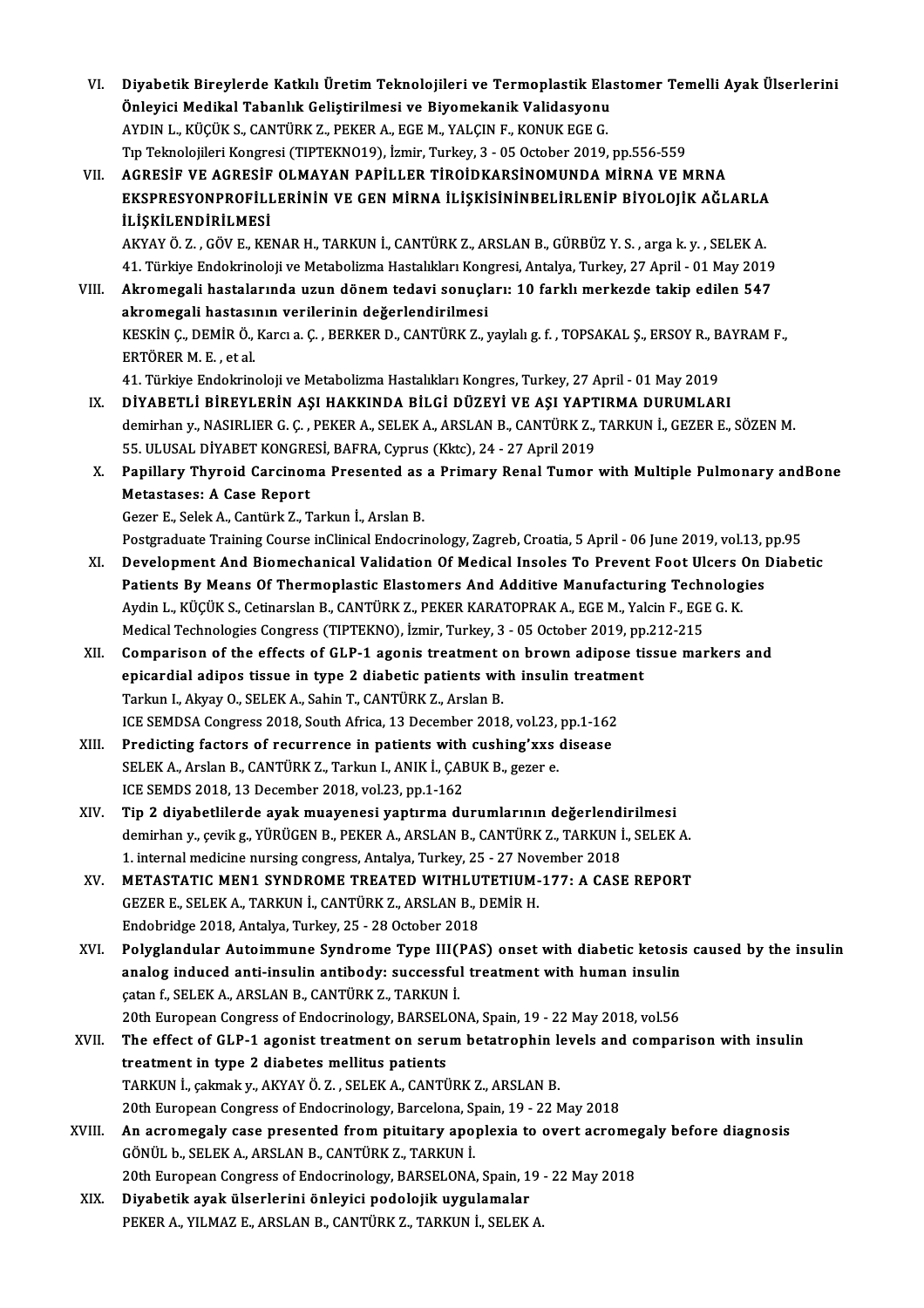V.UlusalDiyabetikayakSempozyumu,3 -06May2018

- V. Ulusal Diyabetik ayak Sempozyumu, 3 06 May 2018<br>XX. Frequency Rhytmic Electro Magnetic Neural Stimulation" nörovasküler rehabilitasyon sisteminin<br>Rönapatik ağrı ve duyu ürenindeki etkisi V. Ulusal Diyabetik ayak Sempozyumu, 3 - 06 M<br>Frequency Rhytmic Electro Magnetic Neu<br>nöropatik ağrı ve duyu üzerindeki etkisi<br>PEKER A. ARSLAN B. CANTÜRK 7. TARKIN İ Frequency Rhytmic Electro Magnetic Neural Stim<mark>ı</mark><br>nöropatik ağrı ve duyu üzerindeki etkisi<br>PEKER A., ARSLAN B., CANTÜRK Z., TARKUN İ., SELEK A.<br>V. Ulusel (Uluslararası katlımlı) Diyebetik sırılı Semnery nöropatik ağrı ve duyu üzerindeki etkisi<br>PEKER A., ARSLAN B., CANTÜRK Z., TARKUN İ., SELEK A.<br>V. Ulusal (Uluslararası katılımlı) Diyabetik ayak Sempozyumu, 3 - 06 May 2018
- XXI. Diyabetli bireylerde tırnak batmasının orthonyxie ile tedavisi V. Ulusal (Uluslararası katılımlı) Diyabetik ayak Sempozyumu, 3 - 06 M<br>Diyabetli bireylerde tırnak batmasının orthonyxie ile tedavisi<br>GOKKAYA Z., PEKER A., ARSLAN B., TARKUN İ., CANTÜRK Z., SELEK A.<br>V. Ulusal Diyabetik aya Diyabetli bireylerde tırnak batmasının orthonyxie<br>GOKKAYA Z., PEKER A., ARSLAN B., TARKUN İ., CANTÜRI<br>V. Ulusal Diyabetik ayak Sempozyumu, 3 - 06 May 2018<br>"EREQUENCY RHYTMIC ELECTRO MACNETIC NEU! GOKKAYA Z., PEKER A., ARSLAN B., TARKUN İ., CANTÜRK Z., SELEK A.<br>V. Ulusal Diyabetik ayak Sempozyumu, 3 - 06 May 2018<br>XXII. — "FREQUENCY RHYTMIC ELECTRO MAGNETIC NEURAL STIMULATION" NÖROVASKÜLER<br>REHARJI İTASYON SİSTEMININ
- V. Ulusal Diyabetik ayak Sempozyumu, 3 06 May 2018<br>"FREQUENCY RHYTMIC ELECTRO MAGNETIC NEURAL STIMULATION" NÖROVAS<br>REHABİLİTASYON SİSTEMİNİN NÖROPATİK AĞRI VE DUYU ÜZERİNDEKİ ETKİSİ<br>REKER A, ARŞI AN R. CANTÜRK 7. TARKIN REHABİLİTASYON SİSTEMİNİN NÖROPATİK AĞRI VE DUYU ÜZERİNDEKİ ETKİSİ<br>PEKER A., ARSLAN B., CANTÜRK Z., TARKUN İ., SELEK A. REHABİLİTASYON SİSTEMİNİN NÖROPATİK AĞRI VE DUYU ÜZERİNDEKİ ET<br>PEKER A., ARSLAN B., CANTÜRK Z., TARKUN İ., SELEK A.<br>5. ulusal diyabetik ayak infeksiyonları sempozyumu, İzmir, Turkey, 3 - 06 May 2018<br>Diyabet tanısı almamıs PEKER A., ARSLAN B., CANTÜRK Z., TARKUN İ., SELEK A.<br>5. ulusal diyabetik ayak infeksiyonları sempozyumu, İzmir, Turkey, 3 - 06 May 20<br>XXIII. Diyabet tanısı almamış yetişkinlerde ayak sağlığının değerlendirilmesi<br>PEKER A. S
- 5. ulusal diyabetik ayak infeksiyonları sempozyumu, İzmir, Turkey, 3 06 May 2<br>Diyabet tanısı almamış yetişkinlerde ayak sağlığının değerlendirilmesi<br>PEKER A., SELEK A., ERDEM DEMİRHAN Y., ARSLAN B., CANTÜRK Z., TARKUN İ. Diyabet tanısı almamış yetişkinlerde ayak sağlığının değe<br>PEKER A., SELEK A., ERDEM DEMİRHAN Y., ARSLAN B., CANTÜRI<br>54. Ulusal Diyabet Kongresi, Antalya, Turkey, 18 - 22 April 2018<br>Tin 2. Diyabetik bastalarda Evenetid Tede
- PEKER A., SELEK A., ERDEM DEMİRHAN Y., ARSLAN B., CANTÜRK Z., TARKUN İ.<br>54. Ulusal Diyabet Kongresi, Antalya, Turkey, 18 22 April 2018<br>XXIV. Tip 2 Diyabetik hastalarda Exenatid Tedavisinin Kahverengi Yağ Dokusu belir 54. Ulusal Diyabet Kongresi, Antalya, Turkey, 18 - 22 April 2018<br>Tip 2 Diyabetik hastalarda Exenatid Tedavisinin Kahverengi Yağ Dokusu belirteçlerine v<br>Yağ Dokusu üzerine etkisinin insülin Glarjin ile karşılaştırmalı olara Tip 2 Diyabetik hastalarda Exenatid Tedavisinin Kahverengi Yağ Dokusu belirte<br>Yağ Dokusu üzerine etkisinin insülin Glarjin ile karşılaştırmalı olarak değerlend<br>AKYAY Ö. Z. , ŞAHİN T., TARKUN İ., çakmak y., ARSLAN B., CANTÜ Yağ Dokusu üzerine etkisinin insülin Glarjin ile karşılaştırmalı olarak değerlendirilmesi<br>AKYAY Ö. Z. , ŞAHİN T., TARKUN İ., çakmak y., ARSLAN B., CANTÜRK Z., SELEK A., ŞAFAK Ö.<br>54. ulusal diyabet kongresi, Antalya, Turkey AKYAY Ö. Z. , ŞAHİN T., TARKUN İ., çakmak y., ARSLAN B., CANTÜRK Z., SELEK A., ŞAFAK Ö.<br>54. ulusal diyabeti kongresi, Antalya, Turkey, 18 - 22 April 2018<br>XXV. Tip 2 diyabetik hastalarda eksenatid tedavisinin kahverengi
- 54. ulusal diyabet kongresi, Antalya, Turkey, 18 22 April 2018<br>Tip 2 diyabetik hastalarda eksenatid tedavisinin kahverengi yağ dokusu belirteçlerine v<br>yağ dokusu üzerine etkisinin insülin glargin ile karşılaştırmalı olar Tip 2 diyabetik hastalarda eksenatid tedavisinin kahverengi yağ dokus<br>yağ dokusu üzerine etkisinin insülin glargin ile karşılaştırmalı olarak (<br>AKYAY Ö. Z. , ŞAHİN T., TARKUN İ., ARSLAN B., CANTÜRK Z., SELEK A., ŞAFAK Ö.<br>5 yağ dokusu üzerine etkisinin insülin glargin ile karşılaştı<br>AKYAY Ö. Z. , ŞAHİN T., TARKUN İ., ARSLAN B., CANTÜRK Z., SELI<br>54. Ulusal Diyabet Kongresi, Antalya, Turkey, 18 - 22 April 2018<br>Kosaali ili üs bölgesinde randam k AKYAY Ö. Z. , ŞAHİN T., TARKUN İ., ARSLAN B., CANTÜRK Z., SELEK A., ŞAFAK Ö.<br>54. Ulusal Diyabet Kongresi, Antalya, Turkey, 18 - 22 April 2018<br>XXVI. Kocaeli ili üç bölgesinde random kapiller kan şekeri, kan basıncı ve o
- 54. Ulusal<br>Kocaeli il<br>taraması<br>EPDEM DI Kocaeli ili üç bölgesinde random kapiller kan şekeri, kan basıncı ve oltaraması<br>taraması<br>ERDEM DEMİRHAN Y., SELEK A., PEKER A., ARSLAN B., CANTÜRK Z., TARKUN İ.<br>54 Hlucel Divebet Kongresi 20 Hlucel Divebet Hemsineliği Somn taraması<br>ERDEM DEMİRHAN Y., SELEK A., PEKER A., ARSLAN B., CANTÜRK Z., TARKUN İ.<br>54. Ulusal Diyabet Kongresi 20 Ulusal Diyabet Hemşireliği Sempozyumu, Antalya, Turkey, 18 - 22 April 2018<br>Kosaali Üniversitesi Arastırma ve U

- ERDEM DEMİRHAN Y., SELEK A., PEKER A., ARSLAN B., CANTÜRK Z., TARKUN İ.<br>54. Ulusal Diyabet Kongresi 20 Ulusal Diyabet Hemşireliği Sempozyumu, Antalya, Turkey, 18 22 April 2018<br>XXVII. Kocaeli Üniversitesi Araştırma ve Uyg 54. Ulusal Diyabet Kongresi 20 Ulusal Diyabet Hemşireliği Sempozyumu, Antalya, Turkey, 18 - 22 April 2018<br>Kocaeli Üniversitesi Araştırma ve Uygulama Hastanesi Erişkin diyabet Biriminde ilk kez insülin<br>tedavisi başlanan has Kocaeli Üniversitesi Araştırma ve Uygulama Hastanesi Erişkin diyabet Birimin tedavisi başlanan hastaların insülin tedavisine devam durumunun retrospekti:<br>ERDEM DEMİRHAN Y., SELEK A., PEKER A., ARSLAN B., CANTÜRK Z., TARKUN tedavisi başlanan hastaların insülin tedavisine devam durumunun retrospektif değerlendirilmes<br>ERDEM DEMİRHAN Y., SELEK A., PEKER A., ARSLAN B., CANTÜRK Z., TARKUN İ., UÇAR B.<br>54. Ulusal Diyabet Kongresi 20. Ulusal Diyabet ERDEM DEMİRHAN Y., SELEK A., PEKER A., ARSLAN B., CANTÜRK Z., TARKUN İ., UÇAR B.<br>54. Ulusal Diyabet Kongresi 20. Ulusal Diyabet Hemşireliği Sempozyumu, Antalya, Turkey, 18 - 22 April 2018<br>XXVIII. Tırnak batmasının orth
- PEKER A., KARABALIK e., SANCAR y., ARSLAN B., CANTÜRK Z., TARKUN İ., SELEK A. 4. Ulusal Sağlık Hizmetleri Meslek Yüksekokulları Sempozyumu, İstanbul, Turkey, 15 - 18 November 2017 PEKER A., KARABALIK e., SANCAR y., ARSLAN B., CANTÜRK Z., TARKUN İ., SELEK A.<br>4. Ulusal Sağlık Hizmetleri Meslek Yüksekokulları Sempozyumu, İstanbul, Turkey, 15<br>XXIX. Wagner-II diyabetik ayak ülserlerinin tedavisinde podol
- 4. Ulusal Sağlık Hizmetleri Meslek Yüksekokulları Sempo:<br>Wagner-II diyabetik ayak ülserlerinin tedavisinde<br>PEKER A., ARSLAN B., CANTÜRK Z., TARKUN İ., SELEK A.<br>4. Ulusal Sağlık Hirmetleri Meslek Yüksekokulları Semper 19 PEKER A., ARSLAN B., CANTÜRK Z., TARKUN İ., SELEK A.<br>4. Ulusal Sağlık Hizmetleri Meslek Yüksekokulları Sempozyumu, İstanbul, Turkey, 15 - 18 November 2017 PEKER A., ARSLAN B., CANTÜRK Z., TARKUN İ., SELEK A.<br>4. Ulusal Sağlık Hizmetleri Meslek Yüksekokulları Sempozyumu, İstanbul, Turk<br>XXX. Diyabetli bireylerin kallus ve korn tedavisinde podolojik yaklaşım<br>PEKER A. ARSLAN B. C
- 4. Ulusal Sağlık Hizmetleri Meslek Yüksekokulları Sempo:<br>Diyabetli bireylerin kallus ve korn tedavisinde po<br>PEKER A., ARSLAN B., CANTÜRK Z., TARKUN İ., SELEK A.<br>4. Ulusal Sağlık Hirmetleri Meslek Yüksekekulları Sempet 19 PEKER A., ARSLAN B., CANTÜRK Z., TARKUN İ., SELEK A.<br>4. Ulusal Sağlık Hizmetleri Meslek Yüksekokulları Sempozyumu, İstanbul, Turkey, 15 - 18 November 2017
- PEKER A., ARSLAN B., CANTÜRK Z., TARKUN İ., SELEK A.<br>4. Ulusal Sağlık Hizmetleri Meslek Yüksekokulları Sempozyumu, İstanbul, Turkey, 15 18 November 2017<br>8. XXXI. GESTASYONEL DİYABETİN PATOFİZYOLOJİSİNİN KARŞILAŞTIRMA 4. Ulusal Sağlık Hiz<br>GESTASYONEL D<br>ARAŞTIRILMASI<br>AKRINAR G. KASA GESTASYONEL DİYABETİN PATOFİZYOLOJİSİNİN KARŞILAŞTIRMALI 2D-D.<br>ARAŞTIRILMASI<br>AKPINAR G., KASAP M., CANTÜRK Z., KANLI A., ÇAKIROĞLU A. Y. , ZULFİGAROVA M.<br>YV. Ulucal Tıbbi Biyolaji ve Canstik Kanspesi, Muğla Turkay, 26 - 29 ARAŞTIRILMASI<br>AKPINAR G., KASAP M., CANTÜRK Z., KANLI A., ÇAKIROĞLU A. Y. , ZULFİGAROVA M.<br>XV. Ulusal Tıbbi Biyoloji ve Genetik Kongresi, Muğla, Turkey, 26 - 29 October 2017
	-

- AKPINAR G., KASAP M., CANTÜRK Z., KANLI A., ÇAKIROĞLU A. Y. , ZULFİGAROVA M.<br>XV. Ulusal Tıbbi Biyoloji ve Genetik Kongresi, Muğla, Turkey, 26 29 October 2017<br>XXXII. Gestasyonel Diyabetin Patofizyolojisinin Karşılaştırmal XV. Ulusal Tıbbi Biyoloji ve Genetik Kongresi, Muğla, Turkey, 26 - 29 October 2017<br>Gestasyonel Diyabetin Patofizyolojisinin Karşılaştırmalı 2D-DIGE Yaklaşım<br>AKPINAR G., KASAP M., CANTÜRK Z., KANLI A., ÇAKIROĞLU A.Y. , ZÜLF Gestasyonel Diyabetin Patofizyolojisinin Karşılaştırmalı 2D-DIGE Y<br>AKPINAR G., KASAP M., CANTÜRK Z., KANLI A., ÇAKIROĞLU A. Y. , ZÜLFİGAI<br>XV. Ulusal Tıbbi ve Genetik Kongresi., Muğla, Turkey, 26 - 29 October 2017<br>Tinaid no AKPINAR G., KASAP M., CANTÜRK Z., KANLI A., ÇAKIROĞLU A. Y. , ZÜLFİGAROVA M.<br>XV. Ulusal Tıbbi ve Genetik Kongresi., Muğla, Turkey, 26 - 29 October 2017<br>XXXIII. Tiroid nodül sitolojisinin Bethesda sistemi sınıflaması ve
- XV. Ulusal Tıbbi ve Genetik Kongresi., Muğla, Turkey, 26 29 October 20<br>Tiroid nodül sitolojisinin Bethesda sistemi sınıflaması ve kateg<br>SELEK A., ARSLAN B., CANTÜRK Z., TARKUN İ., AKYAY Ö. Z. , EROL H. A.<br>20 Türkiye Ende Tiroid nodül sitolojisinin Bethesda sistemi sınıflaması ve kategori 3 nodüllerin malignite riski.<br>SELEK A., ARSLAN B., CANTÜRK Z., TARKUN İ., AKYAY Ö. Z. , EROL H. A.<br>39. Türkiye Endokrinoloji ve Metabolizma Hastalıkları K SELEK A., ARSLAN B., CANTÜRK Z., TARKUN İ., AKYAY Ö. Z. , EROL H. A.<br>39. Türkiye Endokrinoloji ve Metabolizma Hastalıkları Kongresi, Antalya, Antalya, Turkey, 3 - 07 May 2017<br>XXXIV. Akromegali hastalarına podolojik yak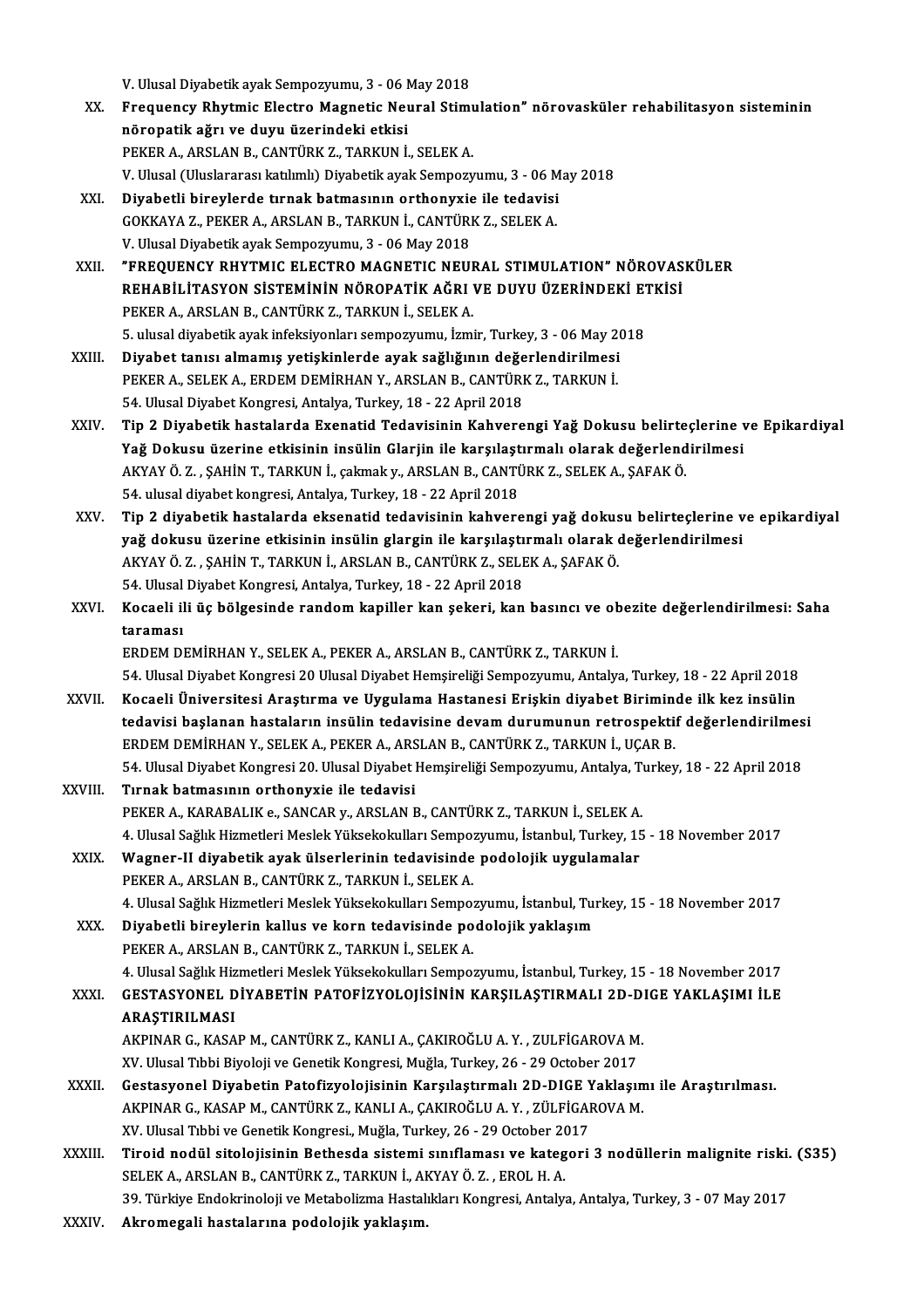PEKERA.,SELEKA.,ARSLANB.,CANTÜRKZ.,TARKUNİ.,AKYAYÖ.Z. ,SELEKÖ. 39. Türkiye Endokrinoloji ve Metabolizma Hastalıkları kongresi, Antalya, Turkey, 3 - 07 May 2017 PEKER A., SELEK A., ARSLAN B., CANTÜRK Z., TARKUN İ., AKYAY Ö. Z. , SELEK Ö.<br>39. Türkiye Endokrinoloji ve Metabolizma Hastalıkları kongresi, Antalya, Turkey, 3 - 07 May 2017<br>XXXV. Vascular complications associated with

- HEKİMOĞLU G., DOĞER E., Kara Mağden G., YILMAZ ÖZDOĞAN C., MÜEZZİNOĞLU B., ÖZBEK B., CANTÜRK Z.,<br>ARSLAN B., TARKUN İ., KENAR H. Vascular complications associ<br>HEKİMOĞLU G., DOĞER E., Kara M<br>ARSLAN B., TARKUN İ., KENAR H.<br><sup>2rd Hoidelberg International Sum</sup> HEKİMOĞLU G., DOĞER E., Kara Mağden G., YILMAZ ÖZDOĞAN C., MÜEZZİNOĞLU B., ÖZBEK B., CANTÜRK Z.,<br>ARSLAN B., TARKUN İ., KENAR H.<br>3rd Heidelberg International Symposium on Diabetic Complications 2016, Heidelberg, Germany, 06 ARSLAN B., TARKUN İ., KENAR H.<br>3rd Heidelberg International Symposium on Diabetic Complications 2016, Heidelberg, Germany, 06 (XXXVI. Vascular complications associated with gestational diabetic mothers and their newborn
	-
- 3rd Heidelberg International Symposium on Diabetic Complications 2016, Heidelberg, Germany, 06 October 20<br>Vascular complications associated with gestational diabetic mothers and their newborn<br>Wulamujiang E. D. , Kara G., Y Vascular complications associated with gestational diabetic mothers and their newborn<br>Wulamujiang E. D. , Kara G., Yılmaz C., Ozaslan V., Muezzinoglu B., Ozbek B., CANTÜRK Z., ARSLAN B., TARKUN İ.,<br>Kenar H. Wulamujiang E. D. , Kara G., Yılmaz C., Ozaslan V., Muezzinoglu B., Ozbek B., CANTÜRK Z., A<br>Kenar H.<br>3rd Heidelberg International symposium on Diabetic Complications, 3 - 05 October 2016<br>Kallus ve Kernların Bodolojik Tedav Kenar H.<br>3rd Heidelberg International symposium on Diabetic Complications, 3<br>XXXVII. Kallus ve Kornların Podolojik Tedavi Yöntemleriyle Sağaltımı.<br>REKER A ARSLAN B. TARKIN İ. CANTÜRK 7

- 3rd Heidelberg International symposium on D<br>Kallus ve Kornların Podolojik Tedavi Yön<br>PEKER A., ARSLAN B., TARKUN İ., CANTÜRK Z.<br>12. Divebete Bakıs Samparınımı: Turkay é. 0 Kallus ve Kornların Podolojik Tedavi Yöntemleriyle Sağaltımı.<br>12. Diyabete Bakış Sempozyumu, Turkey, 6 - 09 September 2016
- XXXVIII. Diyabetik Ayak Ülserlerinin Tedavisinde Podolojik Yaklaşım PEKER A., SANCAR Y., OKUMUŞ D., ARSLAN B., TARKUN İ., CANTÜRK Z. Diyabetik Ayak Ülserlerinin Tedavisinde Podolojik Yaklaşı<br>PEKER A., SANCAR Y., OKUMUŞ D., ARSLAN B., TARKUN İ., CANTÜl<br>12. Diyabete Bakış Sempozyumu, Turkey, 6 - 09 September 2016<br>Ungiya İncannatyayın Tunak Tali Tadavi Yön PEKER A., SANCAR Y., OKUMUŞ D., ARSLAN B., TARKUN İ., CANTÜRK Z<br>12. Diyabete Bakış Sempozyumu, Turkey, 6 - 09 September 2016<br>XXXIX. Ungius İncarnatusun Tırnak Teli Tedavi Yöntemi İle Sağaltımı<br>OKUMUS D. BEKER A. YELİZ S. A
	- 12. Diyabete Bakış Sempozyumu, Turkey, 6 09 September 2016<br>Ungius İncarnatusun Tırnak Teli Tedavi Yöntemi İle Sağaltımı<br>OKUMUŞ D., PEKER A., YELİZ S., ARSLAN B., CANTÜRK Z., TARKUN İ., TAŞTAN R.<br>12. Diyabete Bakıs Semper Ungius İncarnatusun Tırnak Teli Tedavi Yöntemi İle Sağaltımı<br>OKUMUŞ D., PEKER A., YELİZ S., ARSLAN B., CANTÜRK Z., TARKUN İ., TAŞTAN R.<br>12. Diyabete Bakış Sempozyumu, Turkey, 6 - 09 September 2016 OKUMUŞ D., PEKER A., YELİZ S., ARSLAN B., CANTÜRK Z., TARKUN İ., TAŞTAN R.<br>12. Diyabete Bakış Sempozyumu, Turkey, 6 - 09 September 2016<br>XL. Papillary thyroid carcinoma in a thyroglossal duct Cyst TDC without a thyroid prim
		- 12. Diyabete Bakış Sempozyumu, Turkey, 6 09 September 2016<br>Papillary thyroid carcinoma in a thyroglossal duct Cyst TDC wit<br>CANTÜRK Z., ÇATAN F. T., ARSLAN B., TARKUN İ., SELEK A., AKYAY Ö. Z.<br>18. European Congress of End Papillary thyroid carcinoma in a thyroglossal duct Cy<br>CANTÜRK Z., ÇATAN F. T. , ARSLAN B., TARKUN İ., SELEK A., *I*<br>18. European Congress of Endocrinology, 28 - 31 May 2016<br>Agute sunnurative thyroiditic saused by burkholde CANTÜRK Z., ÇATAN F. T., ARSLAN B., TARKUN İ., SELEK A., AKYAY Ö. 2<br>18. European Congress of Endocrinology, 28 - 31 May 2016<br>XLI. Acute suppurative thyroiditis caused by burkholderia cepacia<br>TARKUN İ. AKYAY Ö. Z., CANTÜRK
		- 18. European Congress of Endocrinology, 28 31 May 2016<br>Acute suppurative thyroiditis caused by burkholderi<br>TARKUN İ., AKYAY Ö. Z., CANTÜRK Z., ARSLAN B., SELEK A. Acute suppurative thyroiditis caused by burkholderia<br>TARKUN İ., AKYAY Ö. Z. , CANTÜRK Z., ARSLAN B., SELEK A.<br>18. European Congress of Endocrinology, 28 - 31 May 2016<br>A rare differential diagnosis of Beget s disease. TARKUN İ., AKYAY Ö. Z. , CANTÜRK Z., ARSLAN B., SELEK A.<br>18. European Congress of Endocrinology, 28 - 31 May 2016<br>XLII. A rare differential diagnosis of Paget s disease
	- 18. European Congress of Endocrinology, 28 31 May 2016<br>A rare differential diagnosis of Paget s disease<br>ARSLAN B., SELEK A., CANTÜRK Z., TARKUN İ., AKYAY Ö. Z. , AKKAYA N.<br>18. European Congress of Endosrinology, 28 21 A rare differential diagnosis of Paget s disease<br>ARSLAN B., SELEK A., CANTÜRK Z., TARKUN İ., AKYAY Ö. Z. , /<br>18. European Congress of Endocrinology, 28 - 31 May 2016<br>Kallus ve Kernların Bodalejik Tedavisi 18. European Congress of Endocrinology, 28 - 31 May 2016<br>XLIII. Kallus ve Kornların Podolojik Tedavisi
	- 18. European Congress of Endocrinology, 28 31 May 2016<br>Kallus ve Kornların Podolojik Tedavisi<br>PEKER A., ARSLAN B., TARKUN İ., CANTÜRK Z., DEMİRHAN Y.<br>1. Ulusel Pedeleji Semperrumu, Turkey, 28 20 April 2016 Kallus ve Kornların Podolojik Tedavisi<br>PEKER A., ARSLAN B., TARKUN İ., CANTÜRK Z., DEMİRHAN Y<br>1. Ulusal Podoloji Sempozyumu, Turkey, 28 - 30 April 2016<br>Navy anest sansaidasis aftar ramissian af Gushing a S PEKER A., ARSLAN B., TARKUN İ., CANTÜRK Z., DEMİRHAN Y.<br>1. Ulusal Podoloji Sempozyumu, Turkey, 28 - 30 April 2016<br>XLIV. New onset sarcoidosis after remission of Cushing s Syndrome
	- 1. Ulusal Podoloji Sempozyumu, Turkey, 28 30 April 2016<br>New onset sarcoidosis after remission of Cushing s Syndron<br>CANTÜRK Z., SELEK A., BARIŞ S., ARSLAN B., TARKUN İ., AKYAY Ö. Z.<br>17th European Congress of Endesvinelegy CANTÜRK Z., SELEK A., BARIŞ S., ARSLAN B., TARKUN İ., AKYAY Ö. Z.<br>17th European Congress of Endocrinology, Dublin, Ireland, 16 - 20 May 2015 CANTÜRK Z., SELEK A., BARIŞ S., ARSLAN B., TARKUN İ., AKYAY Ö. Z.<br>17th European Congress of Endocrinology, Dublin, Ireland, 16 - 20 May 2015<br>XLV. Assessment of mean platelet volume in acromealy and its relation with diseas
	- 17th European Congress of Endocrinology, Dublin, Ireland, 16 20 Ma<br>Assessment of mean platelet volume in acromealy and its rela<br>ARSLAN B., AKYAY Ö. Z. , SELEK A., ADNAN B., CANTÜRK Z., TARKUN İ.<br>17th European Congress of Assessment of mean platelet volume in acromealy and its relation wi<br>ARSLAN B., AKYAY Ö. Z. , SELEK A., ADNAN B., CANTÜRK Z., TARKUN İ.<br>17th European Congress of Endocrinology, Dublin, Ireland, 16 - 20 May 2015<br>A rare sase ARSLAN B., AKYAY Ö. Z. , SELEK A., ADNAN B., CANTÜRK Z., TARKUN İ.<br>17th European Congress of Endocrinology, Dublin, Ireland, 16 - 20 May 2015<br>XLVI. A rare case of papillary thyroid cancer pituitary metastasis
	- 17th European Congress of Endocrinology, Dublin, Ireland, 16 20 Ma<br>A rare case of papillary thyroid cancer pituitary metastasis<br>AKYAY Ö. Z. , ARSLAN B., CANTÜRK Z., TARKUN İ., SELEK A., ADNAN B.<br>17th European Congress of A rare case of papillary thyroid cancer pituitary metastasis<br>AKYAY Ö. Z. , ARSLAN B., CANTÜRK Z., TARKUN İ., SELEK A., ADNAN B.<br>17th European Congress of Endocrinology, Dublin, Ireland, 16 - 20 May 2015<br>A rare adventure of

AKYAY Ö. Z. , ARSLAN B., CANTÜRK Z., TARKUN İ., SELEK A., ADNAN B.<br>17th European Congress of Endocrinology, Dublin, Ireland, 16 - 20 May 2015<br>XLVII. A rare adventure of a lymphocytic hypophysitis EP 722 17th European C 17th European Congress of<br>A rare adventure of a ly<br>Dublin 16 20 May 2015 A rare adventure of a lymphocytic hypophysitis EP 722 17th European<br>Dublin 16 20 May 2015<br>CANTÜRK Z., SELEK A., ARSLAN B., TARKUN İ., AKYAY Ö. Z. , ÇABUK B., CEYLAN S.<br>17th European Congress of Endesripelegy, Dublin Irelan Dublin 16 20 May 2015<br>CANTÜRK Z., SELEK A., ARSLAN B., TARKUN İ., AKYAY Ö. Z., ÇABUK B., CEYLAN S. 17th European Congress of Endocrinology, Dublin, Ireland, 16 - 20 May 2015

- XLVIII. Malignancy risk of thyroid nodules with repeated atipia of undetermined significance follicular<br>lesion of undetermined significance diagnosis ARSLANB.,SELEKA.,EMİNEK.,CANTÜRKZ.,TARKUNİ.,AKYAYÖ.Z. lesion of undetermined significance diagnosis<br>ARSLAN B., SELEK A., EMINE K., CANTÜRK Z., TARKUN İ., AKYAY Ö. Z.<br>17th European Congress of Endocrinology, Dublin, Ireland, 16 - 20 May 2015<br>Urak engan metastarlı medüller tine ARSLAN B., SELEK A., EMİNE K., CANTÜRK Z., TARKUN İ., AKYAY Ö. Z.<br>17th European Congress of Endocrinology, Dublin, Ireland, 16 - 20 May 2015<br>XLIX. Uzak organ metastazlı medüller tiroid kanseri hastalarında Vandetanib tecrü
- 17th European Congress of Endocrinology, Dublin, Ireland, 16 20 May<br>Uzak organ metastazlı medüller tiroid kanseri hastalarında Van<br>AKYAY Ö. Z. , ARSLAN B., CANTÜRK Z., TARKUN İ., SELEK A., ÇAKMAK Y.<br>27. Türkiye Endelmine Uzak organ metastazlı medüller tiroid kanseri hastalarında Vandetanib tecrübelerimi:<br>AKYAY Ö. Z. , ARSLAN B., CANTÜRK Z., TARKUN İ., SELEK A., ÇAKMAK Y.<br>37. Türkiye Endokrinoloji ve Metabolizma Hastalıkları Kongresi, Antal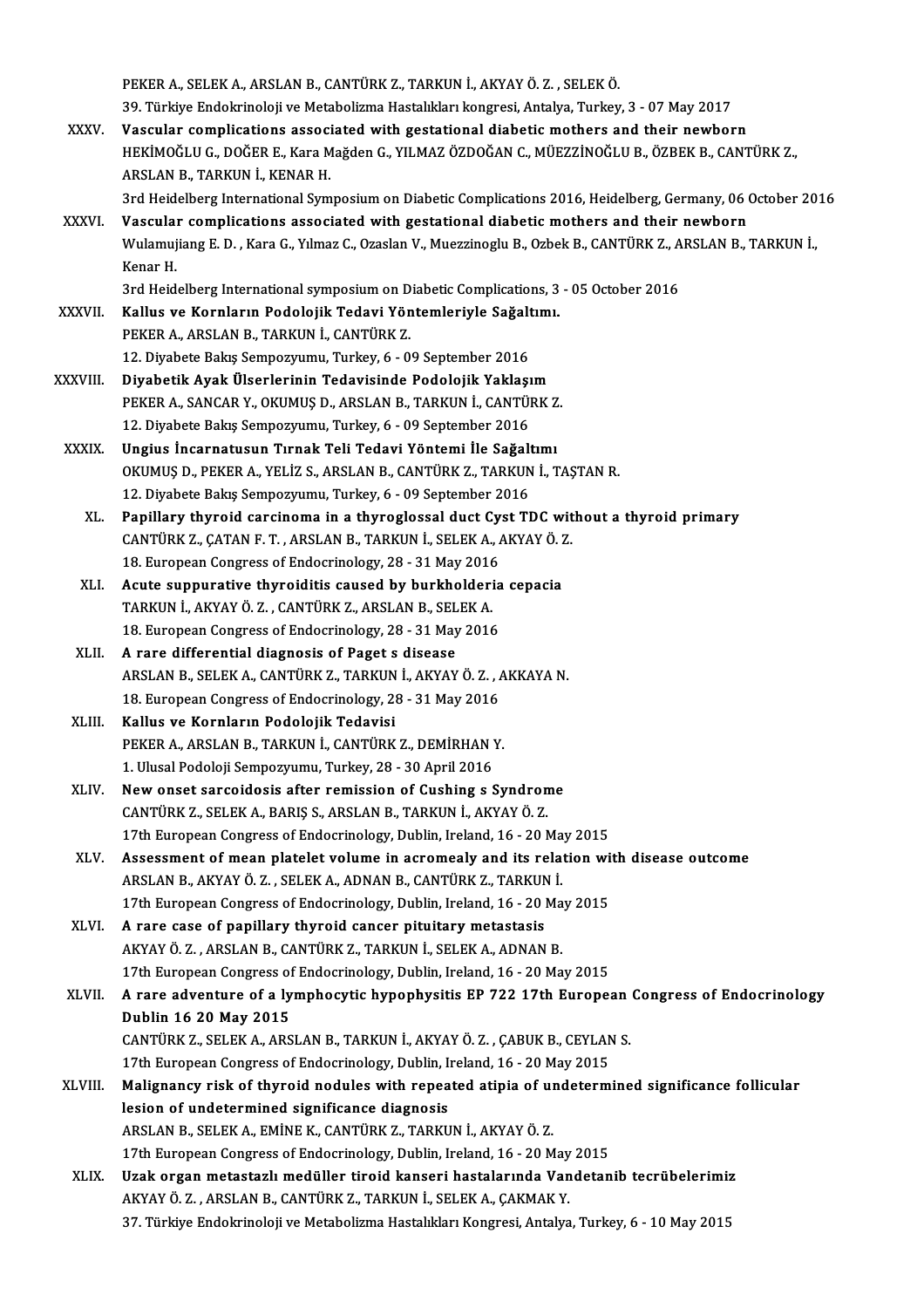| L.                                 | Proteomic analysis of thyroid tissue in Graves disease and toxic multinodular goiter                                                      |
|------------------------------------|-------------------------------------------------------------------------------------------------------------------------------------------|
|                                    | TEMİZ KARADAĞ D., ARSLAN B., KASAP M., CANTÜRK N. Z. , AKPINAR G., CANTÜRK Z., TARKUN İ., SELEK A.                                        |
|                                    | 16th European Congress of Endocrinology, Wroclaw, Poland, 3 - 07 May 2014, vol.35, pp.1010                                                |
| LI.                                | MALIGNITE POTANSIYELI BELIRSIZ IYI DIFERANSIYE TÜMÖR TANISINDA İMMÜNHISTOKIMYASAL                                                         |
|                                    | YÖNTEMLERIN DEĞERLENDIRILMESI                                                                                                             |
|                                    | ARSLAN B., SELEK A., ÜSTÜNER B., GEÇGEL F., CANTÜRK Z., TARKUN İ.                                                                         |
|                                    | 35. TÜRKYE ENDOKRİNOLOJİ VE METABOLİZMA HASTALIKLARI KONGRESİ, Antalya, Turkey, 15 - 19 May 2013                                          |
| LII.                               | ACTH independent Cushing's syndrome ectopic beta receptor expression                                                                      |
|                                    | SELEK A., ARSLAN B., TARKUN İ., CANTÜRK Z., ÖZTÜRK F.                                                                                     |
|                                    | 12.ESE postgraduate Course in Clinical Endocrinology, Antalya, Turkey, 18 - 21 October 2012                                               |
| LIII.                              | giant prolactinoma presented as a nasopharyngeal mass                                                                                     |
|                                    | SELEK A., ARSLAN B., CANTÜRK Z., TARKUN İ., sezer h., GÜRKAN E.                                                                           |
|                                    | 12.ESE postgraduate Course in Clinical Endocrinology, Antalya, Turkey, 18 - 21 October 2012                                               |
| LIV.                               | THE PERCENTAGE OF CD44-/CD24-/LIN- CELLS IN PRIMARY BREAST TUMORS AND CORRELATION                                                         |
|                                    | <b>BETWEEN PROGNOSTIC FACTORS</b>                                                                                                         |
|                                    | Yetimoglu E., ÇABUK D., Karaoz E., KAYA S., Temiz S., Acikgoz O., UYGUN K., CANTÜRK Z., Yirmibesoglu E., Aksu G.                          |
|                                    | 37th Congress of the European-Society-for-Medical-Oncology (ESMO), Vienna, Austria, 28 September - 02 October                             |
|                                    | 2012, vol 23, pp 110-111                                                                                                                  |
| LV.                                | Vitamin D reseptörü polimorfizmlerinin meme kanserindeki rolü                                                                             |
|                                    | ERGÜL E., SAZCI A., ŞİMŞEK T., CANTÜRK N. Z., UTKAN N. Z., DÜLGER M., CANTÜRK Z.                                                          |
|                                    | 11. Ulusal Meme Hastalıkları Kongresi, Antalya, Turkey, 5 - 08 October 2011                                                               |
| LVI.                               | Kliniğimizde paratiroidektomi deneyimimiz                                                                                                 |
|                                    | ŞİMŞEK T., CANTÜRK N. Z., UTKAN N. Z., CANTÜRK Z., ARSLAN B.                                                                              |
|                                    | 5. Ulusal Endokrin Cerrahi Kongresi, Antalya, Turkey, 24 - 27 April 2011                                                                  |
| LVII.                              | Benign ve malign tiroid hastalıklarında bazı sitokinlerin ve VEGF gen polimorfizminin araştırılması                                       |
|                                    | AVCI Ö., CANTÜRK N. Z., ŞİMŞEK T., CANTÜRK Z., ÇEKMEN M. B., ERGÜL E., DÜLGER M.                                                          |
|                                    | 5. Ulusal Endokrin Cerrahi Kongresi, Antalya, Turkey, 24 - 27 April 2011                                                                  |
| LVIII.                             | İlk bulgusu metastaz olan foliküler tiroid karsinomu-Olgu sunumu                                                                          |
|                                    | ŞİMŞEK T., CANTÜRK N. Z., CANTÜRK Z., UTKAN N. Z., GÜRBÜZ Y. S., ÖZÖVER İ.                                                                |
|                                    | 5. Ulusal Endokrin Cerrahi Kongresi, Antalya, Turkey, 24 - 27 April 2011                                                                  |
| LIX.                               | Hiperparatiroidinin nadir bir sebebi paratiroid karsinomu-Olgu sunumu                                                                     |
|                                    | ŞİMŞEK T., CANTÜRK N. Z., CANTÜRK Z., UTKAN N. Z., İREM Ö., GÜRBÜZ Y. S., ARSLAN B.                                                       |
|                                    | 5. Ulusal Endokrin Cerrahi Kongresi, Antalya, Turkey, 24 - 27 April 2011                                                                  |
| LX.                                | Cushing hastalığında endoskopik transsfenoidal cerrahi girişim sonuçlarımız: 103 olgudaki                                                 |
|                                    | deneyimimiz                                                                                                                               |
|                                    | ÇABUK B., ANIK İ., ÇAKLILI M., CEYLAN S., CANTÜRK Z.                                                                                      |
|                                    | 29. TND KONGRESI, Turkey, 17 April 2015 - 21 April 2011                                                                                   |
| LXI.                               | Focal Nesidioblastosis in an Adult                                                                                                        |
|                                    | ŞİMŞEK T., CANTÜRK N. Z., CANTÜRK Z., GÜRBÜZ Y. S.                                                                                        |
|                                    | 8th Annual ENETS Conference for the Diagnosis and Treatment of Neuroendocine Tumor Disease, Portugal, 9 - 11                              |
|                                    | March 2011, vol 94, pp 1-50                                                                                                               |
| LXII.                              | Tiroid Cerrahisi Komplikasyonlarından İnsidental Paratiroidektomi                                                                         |
|                                    | ŞİMŞEK T., CANTÜRK N. Z., UTKAN N. Z., DÜLGER M., CANTÜRK Z., GÜRBÜZ Y. S.                                                                |
|                                    | 9. Medikal-Cerrahi Endokrinoloji Mezuniyet Sonrası Eğitim Kursu, Antalya, Turkey, 2 - 05 December 2010                                    |
| LXIII.                             | Tiroidin Primer T Hücreli Lenfoblastik Lenfoma / Lösemisi: Olgu sunumu                                                                    |
|                                    | CANTÜRK N. Z., ŞİMŞEK T., CANTÜRK Z., TOPÇU S., GÜRBÜZ Y. S.                                                                              |
|                                    | 9. Medikal-Cerrahi Endokrinoloji Mezuniyet Sonrası Eğitim Kursu, Antalya, Turkey, 2 - 05 December 2010                                    |
| LXIV.                              | Duodenal Bulbusda yerleşmiş Nöroendokrin Tümör: Olgu sunumu                                                                               |
|                                    | CANTÜRK N. Z., ŞİMŞEK T., UTKAN N. Z., CANTÜRK Z., GÜRBÜZ Y. S.                                                                           |
| $\mathbf{I} \mathbf{V} \mathbf{V}$ | 9. Medikal-Cerrahi Endokrinoloji Mezuniyet Sonrası Eğitim Kursu, Antalya, Turkey, 2 - 05 December 2010<br>Malian Ctruma OvericOlay ounumu |
|                                    |                                                                                                                                           |

LXV. Malign Struma Ovari:Olgu sunumu